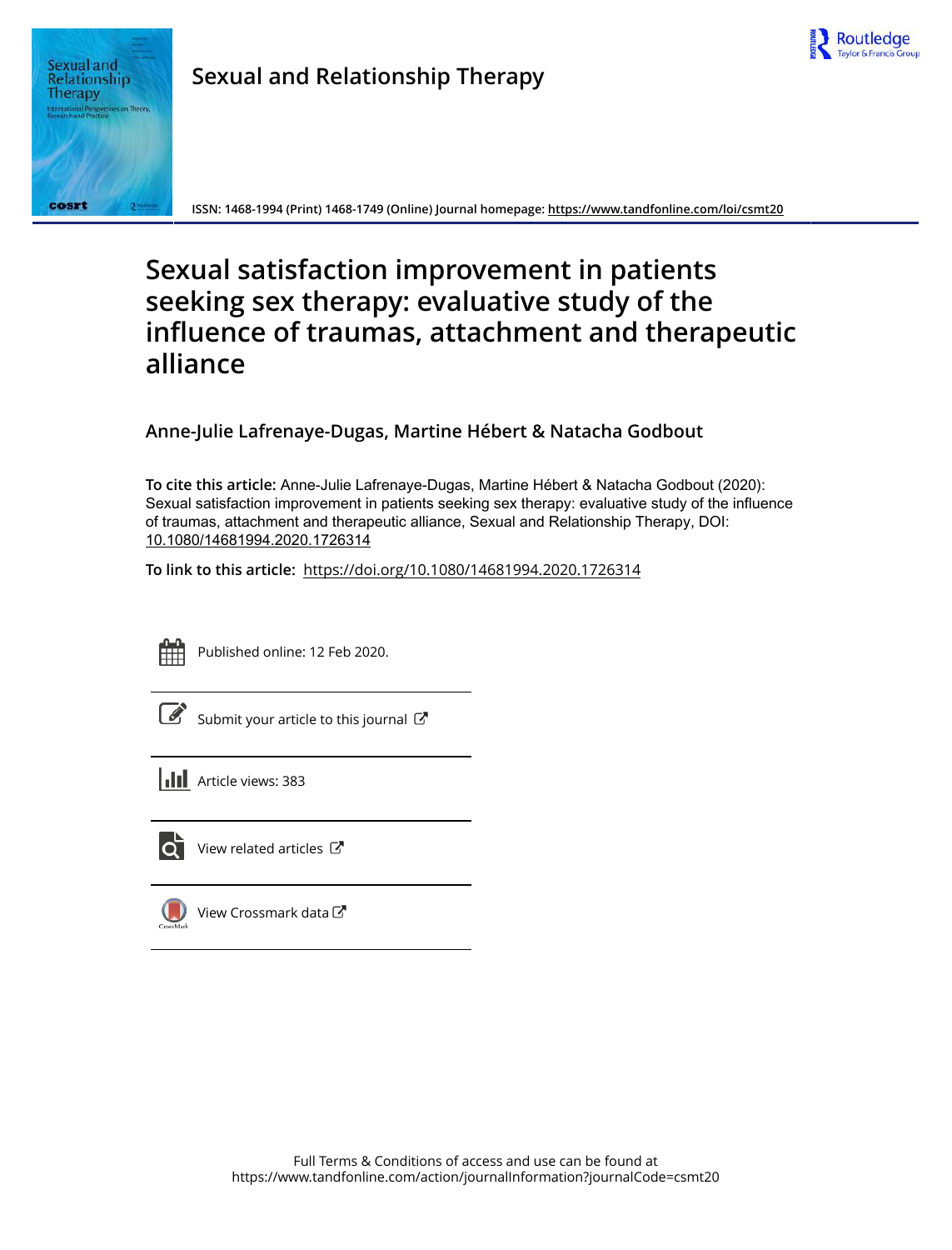

## Sexual satisfaction improvement in patients seeking sex therapy: evaluative study of the influence of traumas, attachment and therapeutic alliance

Anne-Julie Lafrenaye-Dugas<sup>a,b,c,d</sup>, Martine Hébert<sup>a,b,c</sup> and Natacha Godbout<sup>a,b,c,d</sup>

<sup>a</sup>Department of Sexology, Université du Québec à Montréal, Montreal, Canada; <sup>b</sup> CRIPCAS -Interdisciplinary Research Centre on Intimate Relationship Problems and Sexual Abuse, Montreal, Canada; <sup>c</sup>Équipe Violence Sexuelle et Santé, Montreal, Canada; <sup>d</sup>TRACE-Trauma and Couple Research and Intervention Unit, Montreal, Canada

#### **ABSTRACT**

Sex therapy patients report high rates of childhood interpersonal trauma (CIT) and insecure attachment, which may negatively influence the quality of their alliance with the therapist. Poor therapeutic alliance is associated with weaker progress during treatment. However, the effect of CIT, attachment and alliance on progress in therapy has not yet been documented in patients consulting for sexual difficulties. With a pre and post-test design, a total of 74 adults (39 women; 35 men) seeking sex therapy completed questionnaires assessing CIT, attachment representations, and therapeutic alliance. The main outcome measure was evolution of sexual satisfaction over the course of therapy. Results showed that, on average, patients experienced an improvement in their sexual satisfaction. Patients showing the largest improvement reported less attachment anxiety and higher levels of therapeutic alliance at pre-test. Furthermore, although participants reporting four or more types of CIT showed lower sexual satisfaction at pre-test, they reached a level similar to patients with less CIT at post-test, and thus, they demonstrated the greatest level of improvement. These findings support the beneficial effect of sex therapy for patients with a CIT history, and that, with a strong therapeutic relationship and attachment, all patients can develop a more positive and enjoyable sexuality.

#### ARTICLE HISTORY

Received 1 May 2019 Accepted 1 February 2020

#### **KEYWORDS**

Attachment; childhood interpersonal traumas; sex therapy; sexual satisfaction; therapeutic alliance

Although sexuality is a source of pleasure for many people, it can also be associated with difficulties. Individuals with sexual difficulties can engage in sex therapy to improve their sexual satisfaction, but several variables may influence their ability to progress through their treatment. Hence, the purpose of this article is to explore the effect on sex therapy success of three central correlates: interpersonal traumas, attachment representations, and therapeutic alliance. Indeed, it is documented that a low

CONTACT Natacha Godbout a godbout.natacha@uqam.ca i University of Quebec in Montreal, PO Box 8888, Downtown station, Montreal, QC H3C 3P8, Canada.

2020 College of Sexual and Relationship Therapists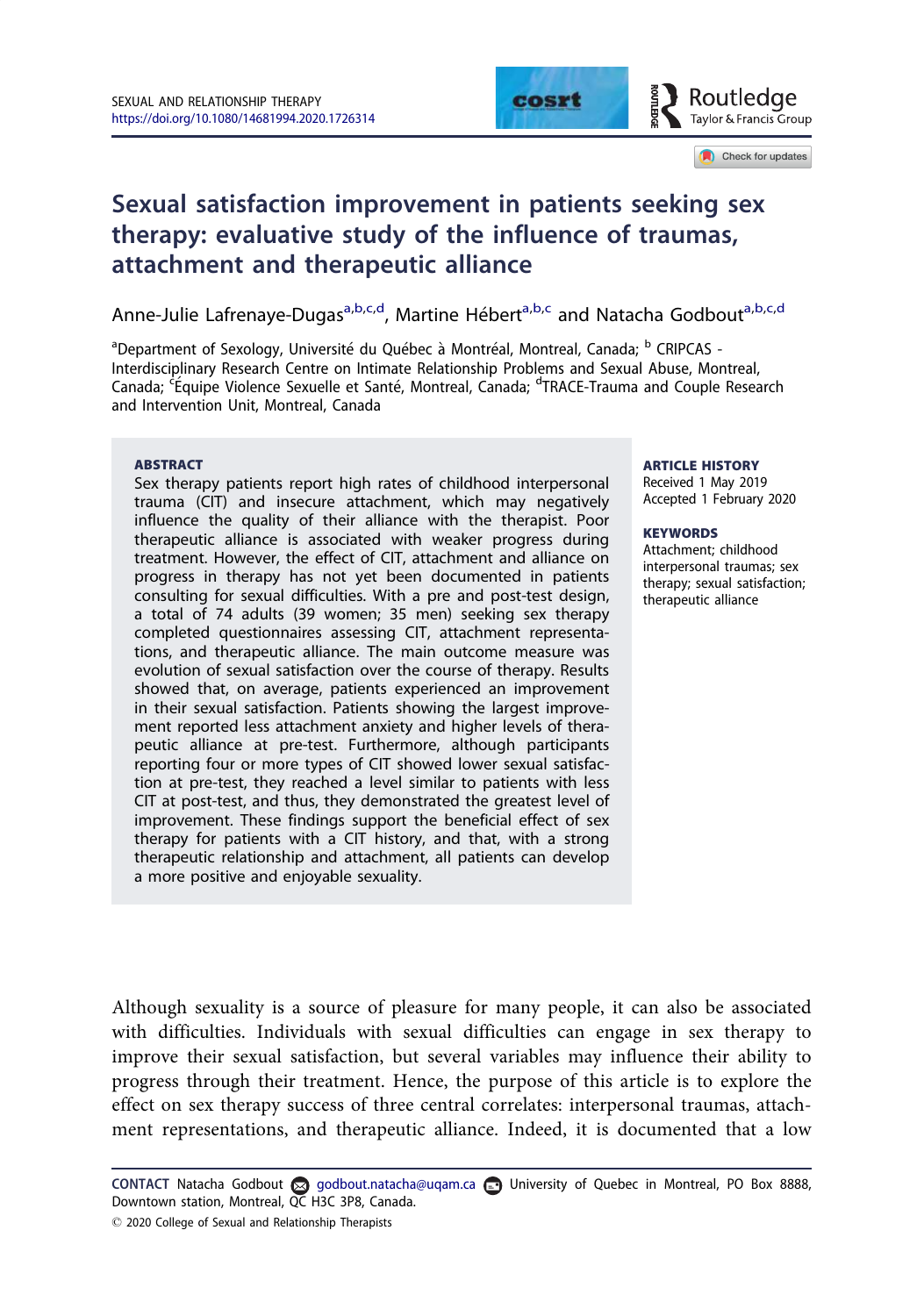#### <span id="page-2-0"></span>2 **(e)** A.-J. LAFRENAYE-DUGAS ET AL.

level of sexual satisfaction is linked with childhood interpersonal trauma (CIT) (Bigras, Godbout, Hebert, & Sabourin, [2017](#page-16-0); Staples, Rellini, & Roberts, [2012](#page-18-0); Stefanou & McCabe, [2012](#page-18-0)), as well as with low couple satisfaction, sexual health and psychological well-being (Butzer & Campbell, [2008](#page-16-0); Davison, Bell, LaChina, Holden, & Davis, [2009](#page-16-0); Higgins, Mullinax, Trussell, Davidson, & Moore, [2011](#page-17-0)). Sexual satisfaction refers to the individuals' subjective assessment of the positive and negative aspects of their sexuality, and to their emotional response to this assessment (Lawrance & Byers, [1995\)](#page-17-0). Sex therapy is recognized as an effective management of sexual dissatisfaction (Soleimani et al., [2015\)](#page-18-0). Similarly, it is documented that patients seeking sex therapy tend to report low level of sexual satisfaction (Bigras, Godbout, et al., [2017;](#page-16-0) Lafrenaye-Dugas, Godbout, & Hebert, [2018](#page-17-0)). Although some studies have examined the effectiveness of sex therapy to improve the level of sexual satisfaction (e.g., Jones & McCabe, [2011](#page-17-0); Soleimani et al., [2015\)](#page-18-0), few studies have explored the possible role of key psychosocial correlates associated with this progress.

As for the first key potential correlate, current literature indicates higher rates of CIT (e.g., sexual, psychological or physical abuse and neglect before the age of 18) in adults seeking sex therapy (e.g., psychotherapy targeting the treatment of sexual difficulties) than in individuals from community samples (Berthelot et al., [2014;](#page-15-0) Bigras, Godbout, et al., [2017\)](#page-16-0) . Studies have documented that a child who has experienced a form of CIT has a high risk of experiencing multiple types of interpersonal violence (Hodges et al., [2013](#page-17-0)). In turn, the cumulative effect of multiple forms of traumas (i.e., cumulative childhood trauma) is connected to a more acute and complex symptomatology such as severe relational and psychological symptoms (Berthelot et al., [2014](#page-15-0); Bigras, Daspe, Godbout, Briere, & Sabourin, [2017](#page-15-0)), as well as sexual difficulties and low sexual satisfaction (Bigras, Godbout, et al., [2017](#page-16-0); Staples et al., [2012\)](#page-18-0). Other findings show that patients who suffered from maltreatment are likely to to need more intensive treatment in order to experience progress in therapy (Harkness, Bagby, & Kennedy, [2012\)](#page-17-0). In sum, sex therapy patients show high rates of CIT, and these adverse experiences might influence their progress in treatment regarding main outcomes such as sexual satisfaction.

A second key correlate that may influence patients' outcomes following treatment is their attachment representations, attachment insecurities being associated with lower sexual satisfaction and cumulative childhood trauma (Butzer & Campbell, [2008](#page-16-0); Godbout, Daspe, Runtz, Cyr, & Briere, [2019](#page-17-0); Riggs, [2010\)](#page-18-0). Greater levels of attachment insecurities are also associated with higher levels of sexual difficulties and psychological distress (Butzer & Campbell, [2008;](#page-16-0) Shallcross, Frazier, & Ander, [2014](#page-18-0); Stefanou & McCabe, [2012](#page-18-0)). Furthermore, attachment insecurity is linked to difficulties in committing to and progressing during psychotherapy treatment (Mikulincer, Shaver, & Berant, [2013\)](#page-18-0). Adult attachment is optimally measured through romantic attachment and includes two interrelated dimensions (Godbout, Bigras, & Sabourin, [2017;](#page-17-0) Mikulincer & Goodman, [2006\)](#page-18-0). Attachment anxiety denotes a negative perception of self and is characterized by fear of abandonment and rejection combined with a lack of sense of self-worth, as well as the propensity to validate oneself through others. It implies a hyperactivation of the attachment system. In this case, the patient is sensitive to signs of endangered relationship and needs to be reassured through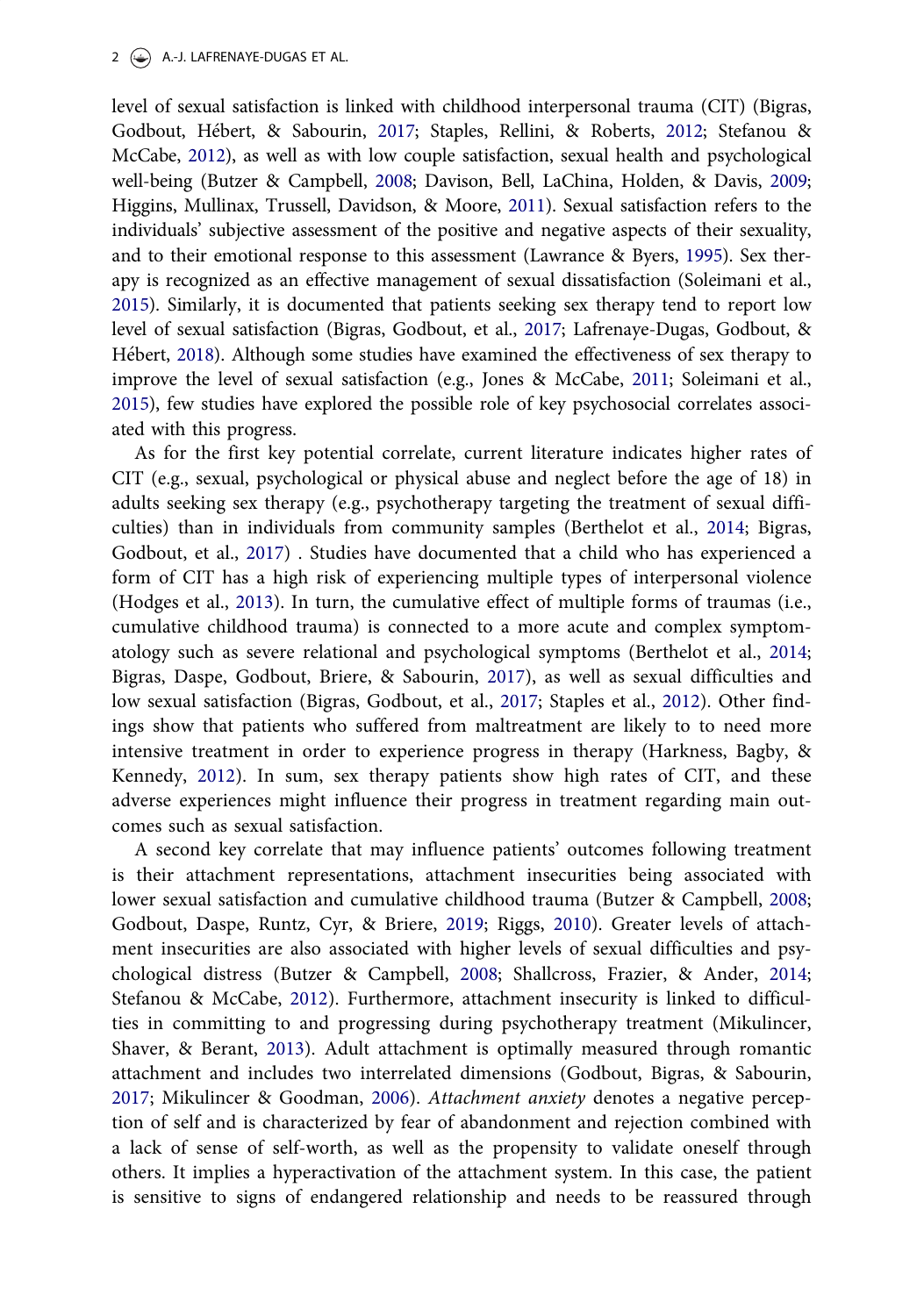<span id="page-3-0"></span>demonstrations of love. Attachment avoidance refers to negative representation of others as not trustworthy and is characterized by emotional continence, self-sufficiency, and discomfort with closeness and interdependence because of anticipation that the partner will inevitably become unavailable. It involves a strategic deactivation of the attachment system to decrease negative and distressful emotional states and a vulnerability to neediness. Patients are considered to have a secure attachment when they display neither avoidance nor anxiety (Griffin & Bartholomew, [1994](#page-17-0); Mikulincer, Shaver, & Pereg, [2003](#page-18-0)).

A third key correlate that may relate to progress in sex therapy is therapeutic alliance. Indeed, a strong alliance, built quickly in a therapeutic relationship, is one of the best predictors of positive treatment outcomes (Horvath, Del Re, Flückiger, & Symonds, [2011](#page-17-0)). The fundamental role of the therapeutic alliance is increasingly documented in the field of sex therapy and psychotherapy research. Moreover, the concept of alliance has repeatedly been highlighted as a central component to treatment efficacy, in both psychological and biomedical therapy (Bennett, Fuertes, Keitel, & Phillips, [2011;](#page-15-0) Ferreira et al., [2013](#page-16-0); Horvath et al., [2011](#page-17-0)). For example, patients with a weaker therapeutic alliance appear more likely to drop out of their treatments (Sharf, Primavera, & Diener, [2010](#page-18-0)). Bordin's theory ([1979](#page-16-0)) postulates that therapeutic alliance contains three dimensions: 1) the bond between the patient and the therapist, as well as their agreement on the treatment 2) goals and 3) tasks. The bond dimension refers to the relational, affective and emotional facets of the therapeutic alliance, while the other two dimensions, the agreement about goals and tasks, are more cog-nitive (Baillargeon, Pinsof, & Leduc, [2005](#page-15-0); Hietanen & Punamäki, [2006\)](#page-17-0).

In sum, although previous studies revealed a negative association between attachment and therapeutic alliance (e.g., Diener & Monroe, [2011\)](#page-16-0) and between trauma and therapeutic alliance (e.g., Holowaty & Paivio, [2012](#page-17-0)), the influence of these correlates on the improvement in sex therapy patients between the beginning and the end of their treatments have not been explored. Evaluation of the effectiveness of sex therapy and of the correlates' influence on this effectiveness would fill this gap in scientific literature.

Similarly, although different treatment protocols have been shown to be effective in improving sexual satisfaction (e.g., Jones & McCabe, [2011](#page-17-0); Soleimani et al., [2015](#page-18-0)), they did not directly take into account key correlates such as CIT, attachment representations, and therapeutic alliance. However, clinical practice highlight that some patients show greater progress than others. Identification of the key factors impeding therapeutic progress could offer important cues for clinicians.

#### Objectives and hypothesis

The current group pre-test and post-test designed study aimed to explore the characteristics that differentiate the patients who showed the highest improvement on sexual satisfaction from those who showed the lowest improvement, on the identified key correlates (i.e., cumulative CIT, attachment representations, and therapeutic alliance before sex therapy). A second objective was to describe and compare the evolution of sexual satisfaction in sex therapy patients between the beginning and the end of their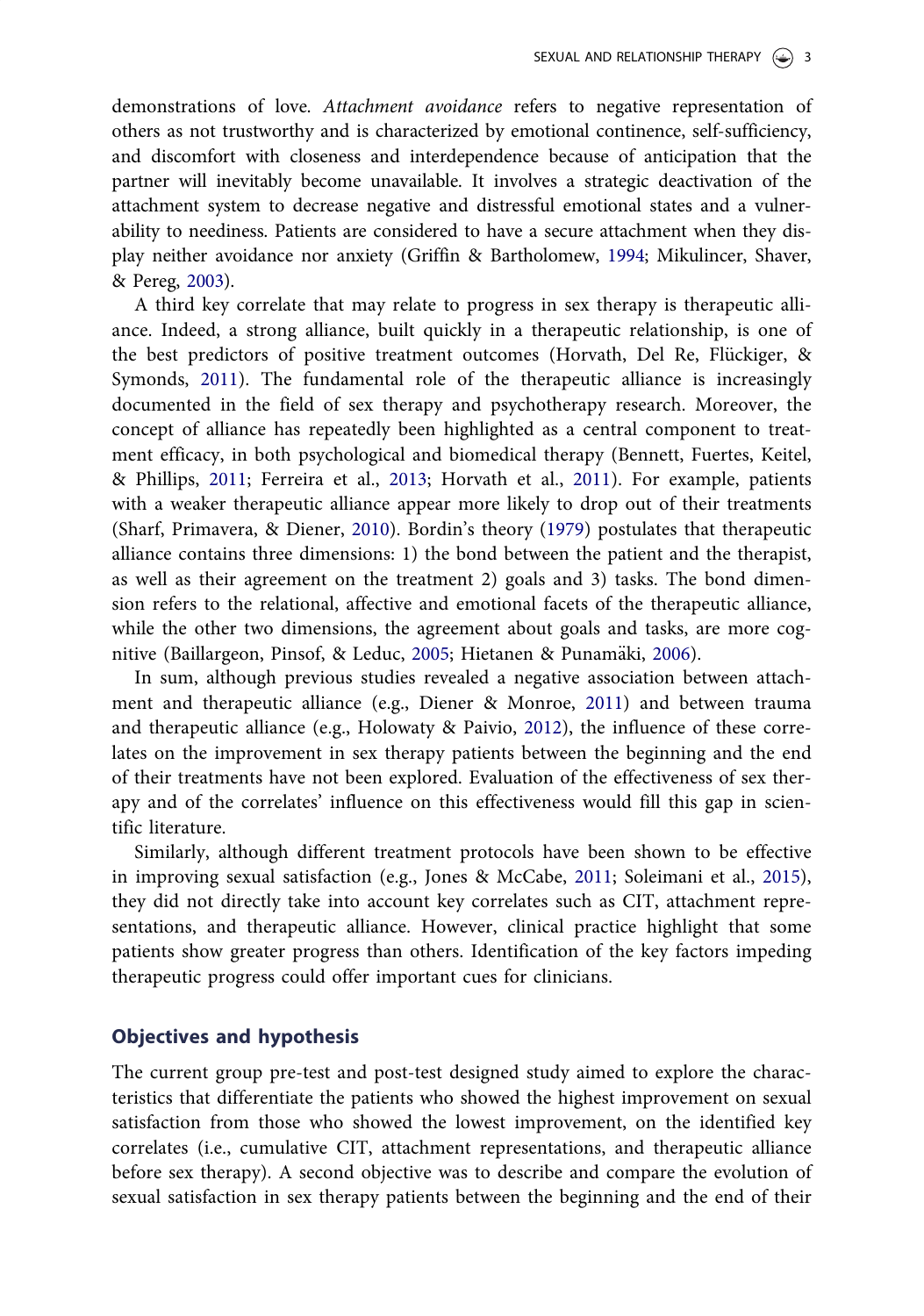4  $\leftarrow$  A.-J. LAFRENAYE-DUGAS ET AL.

treatment. Our hypothesis was that patients' average level of sexual satisfaction would be higher at the end of therapy as compared to before treatment, and that patients reporting more CIT, attachment insecurities and difficulty creating a therapeutic alliance will display a lower level progress over the course of therapy.

### Methodology

#### Participants and data collection

This study used a pre-test and post-test methodology. Patients seeking sex therapy in diverse facilities (general hospitals, family medicine units, community and private clinics, etc.) were invited via their sex therapy interns in clinical sexology to complete self-report questionnaires within the first weeks  $(M = 6.0$  weeks;  $SD = 5.3$ ) of their treatment. Participants were in treatments for an average of 25.3 weeks  $(SD = 7.1)$ .

A total of 74 patients, 39 women and 35 men, were included in this study. They were aged between 19 and 70 years old  $(M = 37.9; SD = 13.9)$ . The majority, 58 (78.4%) defined their sexual orientation as heterosexual, while 8 (10.8%) identified as homosexuals, 7 (9.5%) as bisexuals, and 1 (1.4%) as pansexual. Regarding relational status, 32 patients (43.2%) were single, 5 (6.8%) were in a dating relationship, 19 (25.7%) were in a common-law relationship, and 18 (24.3%) were married. The majority earned less than 40,000 CAN\$per year (71.8%), were workers (48.7%) or students (27.6%), had at least a college education degree (86.5%), spoke French as their first language (90.5%), and were born in Canada (86.5%).

Regarding the patients' reasons for consultation, they mentioned consulting for lack of sexual desire (41.0% of women, 28.6% of men), erection problems (31.4% of men), orgasm disorder (28.2% of women), premature (28.6% of men) or delayed (20.0% of men) ejaculation, pain during sexual intercourse (28.2% of women, 2.9% of men), or impossibility to have vaginal penetration (i.e., vaginismus) (10.3%). Other motives were also reported by 33.3% of women and 8.6% of men (i.e., relational and seduction difficulties, excessive sexuality behavior, interrogation about their sexual orientation or gender identity, etc.). Slightly more than half of the patients (54.1%) indicated more than one reason for their consultation.

#### Measures

Sexual Satisfaction. Sexual satisfaction was measured with the Global Measure of Sexual Satisfaction (GMSS) (Lawrance & Byers, [1995\)](#page-17-0), which assesses the level of satisfaction patients feels toward their sexuality using five items on a seven-point bipolar scales (e.g., "My sexuality is: good-bad, pleasant-unpleasant, positive-negative, satisfying-unsatisfying, and valuable-worthless"). The total score varies from 5 to 35, with higher scores reflecting higher sexual satisfaction. The Cronbach's alpha was high ( $\alpha = .89$ ).

Childhood Trauma. Experiences of interpersonal trauma before the age of 18 was assessed with the Childhood Cumulative Trauma Questionnaire ( CCTQ; Godbout, Bigras, et al., [2017](#page-15-0)) . This questionnaire measures eight forms of traumas experienced before majority (i.e., 18 years): physical and psychological abuse by parental figures; psychological and physical neglect; exposure to psychological and physical violence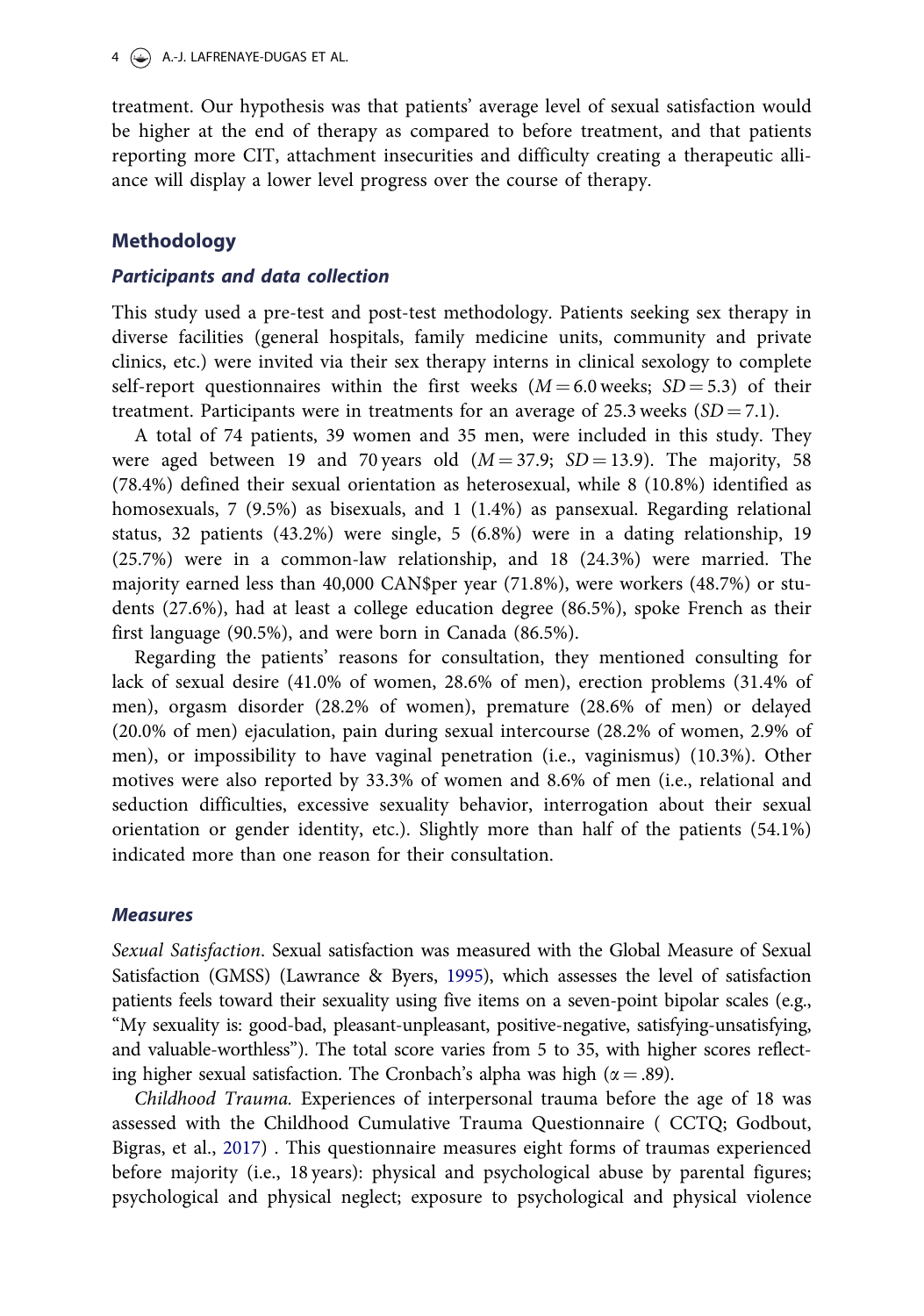<span id="page-5-0"></span>between parental figures; peer bullying; and sexual abuse. Childhood sexual abuse was assessed based on the Canadian Criminal Code (1985), with one item assessing whether the patient had experienced undesired sexual contact; or any sexual contact with an adult or someone 5 years older before the age of 18; or someone from whom the child depended. The other types of trauma were indicated on a scale ranging 0 "Never" to 6 "Every day, or almost every day" in reference to "a typical year of my childhood" (e.g.,: "Did one of your parents, or both, ever punched or kicked you?"; "Did one of your parents, or both, ever confine you alone in a room for a long period of time?". Each type of trauma was coded as experienced (1) or not experienced (0), and summed to obtain a total trauma score ranging from 0 to 8, with higher scores representing greater exposure to different forms of trauma. Then, to optimally screen and define the incidence of cumulative trauma, Finkelhor, Ormrod, and Turner [\(2007\)](#page-16-0) recommend considering the report of at least four or more types of interpersonal trauma. In the sample, patients reported a rounded average of four types of CIT. Consequently, participants reporting four forms of CIT or more were coded as having cumulative CIT (cumulative CIT = 1), while those reporting three forms of CIT or less were coded as not reporting cumulative CIT (cumulative CIT = 0) ( for other studies using this operationalization and coding of cumulative trauma, see Bigras, Godbout, et al., [2017](#page-16-0); Dugal, Godbout, Belanger, Hebert, & Goulet, [2018](#page-16-0); Lafrenaye-Dugas et al., [2018](#page-17-0) ). Past studies established satisfactory psychometric qualities with this questionnaire (e.g., Bigras, Godbout, et al., [2017](#page-16-0);; Lafrenaye-Dugas et al., [2018\)](#page-17-0), and in this study, Cronbach's alpha shows satisfying internal consistency ( $\alpha = .70$ ).

Attachment representations. Past studies documented that attachment in adulthood is optimally comprehended through romantic relationships (Hazan & Shaver, [1987](#page-17-0); Mikulincer & Goodman, [2006](#page-18-0)). Romantic attachment was therefore assessed via a French version of the Experience in Close Relationship Scale-12 (ECR-12; Brennan, Clark, & Shaver, [1998](#page-16-0); Lafontaine et al., [2016\)](#page-17-0). This questionnaire contains two subscales measuring the two dimensions of attachment, avoidance (e.g., negative view of others) and anxiety (e.g., negative view of self). With a Likert scale ranging from 1 "Strongly disagree" to 7 "Strongly agree", patients answered questions such as "I worry about being abandoned" or "I usually discuss my problems and concerns with my partner". Higher scores on these subscales reveal higher levels of avoidance or anxiety, and clinical cut-off has been proposed for both (a score higher than 2.5 for avoidance, and 3.5 for anxiety) (Brassard et al., [2012](#page-16-0)). The internal consistency indicates a Cronbach's alpha of .88 for the avoidance subscale, and of .91 for the anxiety subscale.

Therapeutic Alliance. Therapeutic alliance was evaluated using a French translation of the client short-form version of the Working Alliance Inventory (WAI; Tracey & Kokotovic, [1989\)](#page-18-0). This questionnaire comprises three subscales measuring the three elements of Bordin's [\(1979\)](#page-16-0) theory, which can be summed to derive a total score. Twelve questions (e.g.,: "My therapist and I are working towards mutually agreed upon goals", "I feel that my therapist appreciates me"), are answered with a scale from 1 ("Never") to 7 ("Always"). The total score varies between 12 and 84, while the scores on each subscale fluctuates between 4 and 28. Higher score indicates stronger therapeutic alliance, but there is no clinical cut-off. Since prior research supported the relevance to assess alliance in the early stages of treatment (e.g., Horvath et al., [2011](#page-17-0); Lafrenaye-Dugas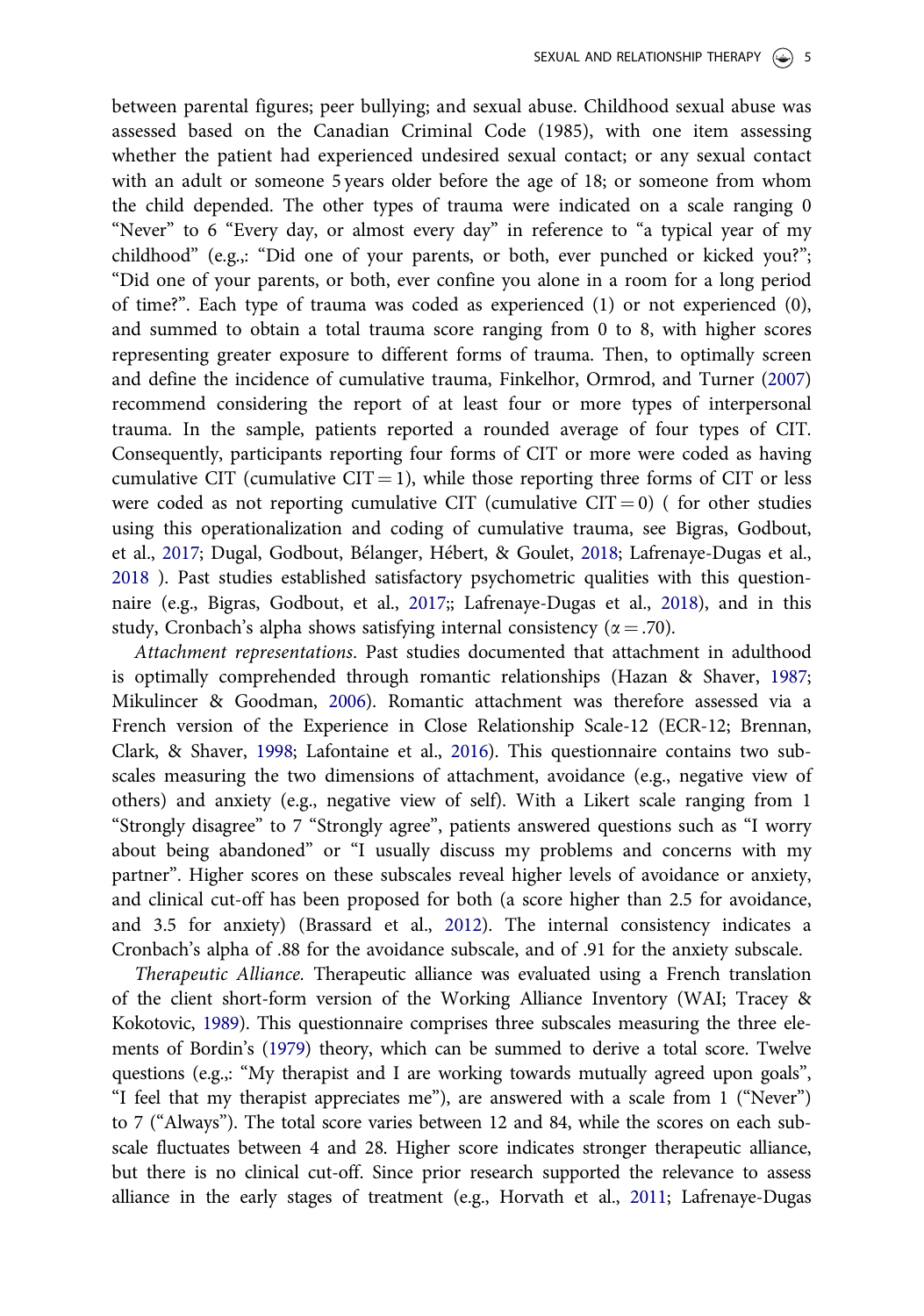<span id="page-6-0"></span>et al., [2018\)](#page-17-0), only the pre-test WAI scores were considered in the analyses. Cronbach's alpha indicates a high internal consistency in previous (Taber, Leibert, & Agaskar, [2011\)](#page-18-0) and in the current study, with .87 for the total score (agreement on goals  $\alpha = .70$ ; agreement of task  $\alpha = .62$ ; bond  $\alpha = .85$ ).

#### Data analyses

Using the IBM SPSS software, first, we conducted descriptive analyses to portray the characteristics of the sample in terms of sexual satisfaction, cumulative CIT, attachment representations and therapeutic alliance. Second, we executed a paired  $t$  test to evaluate potential changes in patients' sexual satisfaction levels before and after sex therapy. Third, for the pre-test and post-test analyses, we assessed the changes in the patients' sexual satisfaction by performing a subtraction of the post-test GMSS score by the pretest score and obtained a change score (e.g., Bonate, [2000](#page-16-0); Dimitrov & Rumrill, [2003\)](#page-16-0):

$$
Change\ score = GMSS\ post-test-GMSS\ pre-test
$$

Based on the literature in the field of education and intervention programs evaluation relying on pre/post-test designs (e.g., Case-Smith, Holland, Lane, & White, [2012;](#page-16-0) Nolte, Elsworth, Sinclair, & Osborne, [2007](#page-18-0)), we used the change score to divide the sample into distinct groups. We computed three groups differing in their level of improvement regarding sexual satisfaction (below average, in average, and above average change score). Thereby, the dependent variable is the change score in sexual satisfaction while attachment representations, CIT, and therapeutic alliance level act as independent variables.

Finally, we performed analyses of variance (ANOVAs) and post-hoc analyses (Least Significant Difference method; LSD method) to test significant differences between these three groups regarding potential key correlates of improvement over the course of therapy namely the patients' CCT, attachment representations and capacity to build therapeutic alliance. The LSD post-hoc method has the advantage of maintaining a good control over error rates when three groups are studied, even when the F-test significance is weak (Howell, [2012](#page-17-0); Levin, Serlin, & Seaman, [1994](#page-18-0)). As the sample size brings restriction in terms of statistical power, effect sizes were used to overcome this difficulty. Indeed, some authors argue that in clinical research, practical significance, represented by effect sizes, is as important as statistical signifi-cance (e.g., Lakens, [2013](#page-17-0)). The eta<sup>2</sup> were used to assess effect sizes, and is considered small at .01, medium at .06, and large at .14 (Fritz, Morris, & Richler, [2012](#page-17-0)). However, these comparison analyses should still be considered exploratory.

#### Results

#### Descriptive data

Patients reported an average sexual satisfaction of 20.9 ( $SD = 7.4$ ) at the pre-test assessment, and of 23.0 ( $SD = 7.0$ ) at the post-test assessment. In comparison, a study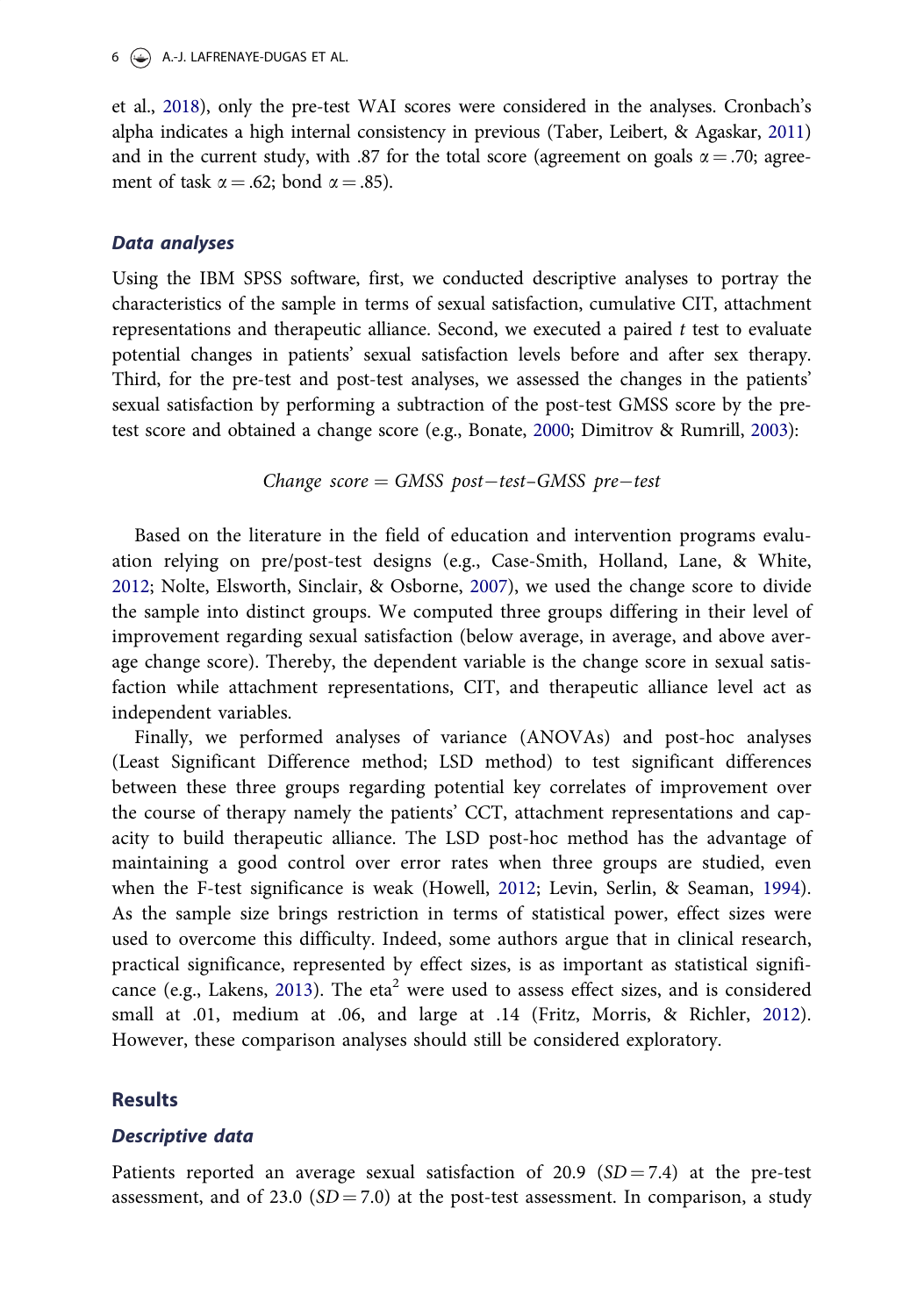|                                    | Total sample % |
|------------------------------------|----------------|
| Emotional abuse                    | 62.2           |
| Physical abuse                     | 45.9           |
| Psychological neglect              | 75.7           |
| Physical neglect                   | 24.3           |
| Exposure to psychological violence | 59.5           |
| Exposure to physical violence      | 12.2           |
| Bullying                           | 66.2           |
| Sexual abuse                       | 44.6           |

<span id="page-7-0"></span>

|  |  | Table 1. Rates of reported interpersonal trauma. |  |
|--|--|--------------------------------------------------|--|
|  |  |                                                  |  |

using the same questionnaire, but with a sample of adults from a community sample, reported a mean of 27.3 ( $SD = 6.6$ ) (Bigras, Daspe, et al., [2017](#page-15-0)).

As for CIT, as exposed in Table 1, results shown that 86.5% of the sample reported experiencing at least two types of trauma, and 55.4% reported four or more experiences. Patients presented on average 3.9 types of trauma  $(SD = 2.0)$ . In addition, patients with cumulative CIT (4 or more types;  $n = 42$ ) showed a lower level of sexual satisfaction than average at pre-test  $(M = 19.0; SD = 7.5)$ , but progressed to a level similar to average at post-test ( $M = 22.5$ ;  $SD = 7.6$ ). They are therefore those showing the greatest improvement.

The sample also demonstrated high rates of insecure attachment, with 54.1% of the patients presenting scores above clinical cut-off score for attachment avoidance, 64.9% for attachment anxiety, and 41.9% were above the threshold on both scales, which suggest a fearful attachment. Only 20.3% of patients demonstrated a secure attachment.

For therapeutic alliance, the mean for the total score was of 72.9 ( $SD = 8.5$ ), 24.2 for the agreements on goals subscale  $(SD = 2.7)$ , 24.4 for the agreement on tasks subscale  $(SD = 3.1)$ , and 24.3 for the bond between the patient and the therapist  $(SD = 3.5)$ . These results are coherent with other studies using the WAI in similar populations (Lafrenaye-Dugas et al., [2018](#page-17-0); Taber et al., [2011\)](#page-18-0). Although this variable cannot be derived with a clinical cut-off, these scores appear similar or superior to results obtained by other studies using the same questionnaire (e.g., Applebaum et al., [2012\)](#page-15-0).

#### Paired samples t test

In order to evaluate the level of improvement in patients' sexual satisfaction between the pre-test and post-test, we performed a paired samples t test. The results indicate a significant difference  $(t(73) = -2,7; p = .009; \eta^2 = .04)$  between the levels of sexual sat-<br>is fection at the beginning and at the and of treatment, with the average scare improve isfaction at the beginning and at the end of treatment, with the average score improving by two points  $(M = -2.1; SD = 6.6)$ .

#### Pre-test and post-test analyses

To measure the sexual satisfaction level evolution experienced by the participants between the pretest and post-test, we subtracted the post-test GMSS score by the pretest score, resulting in a range of change scores ranging from -22 to 21 ( $M = 2.1$ ;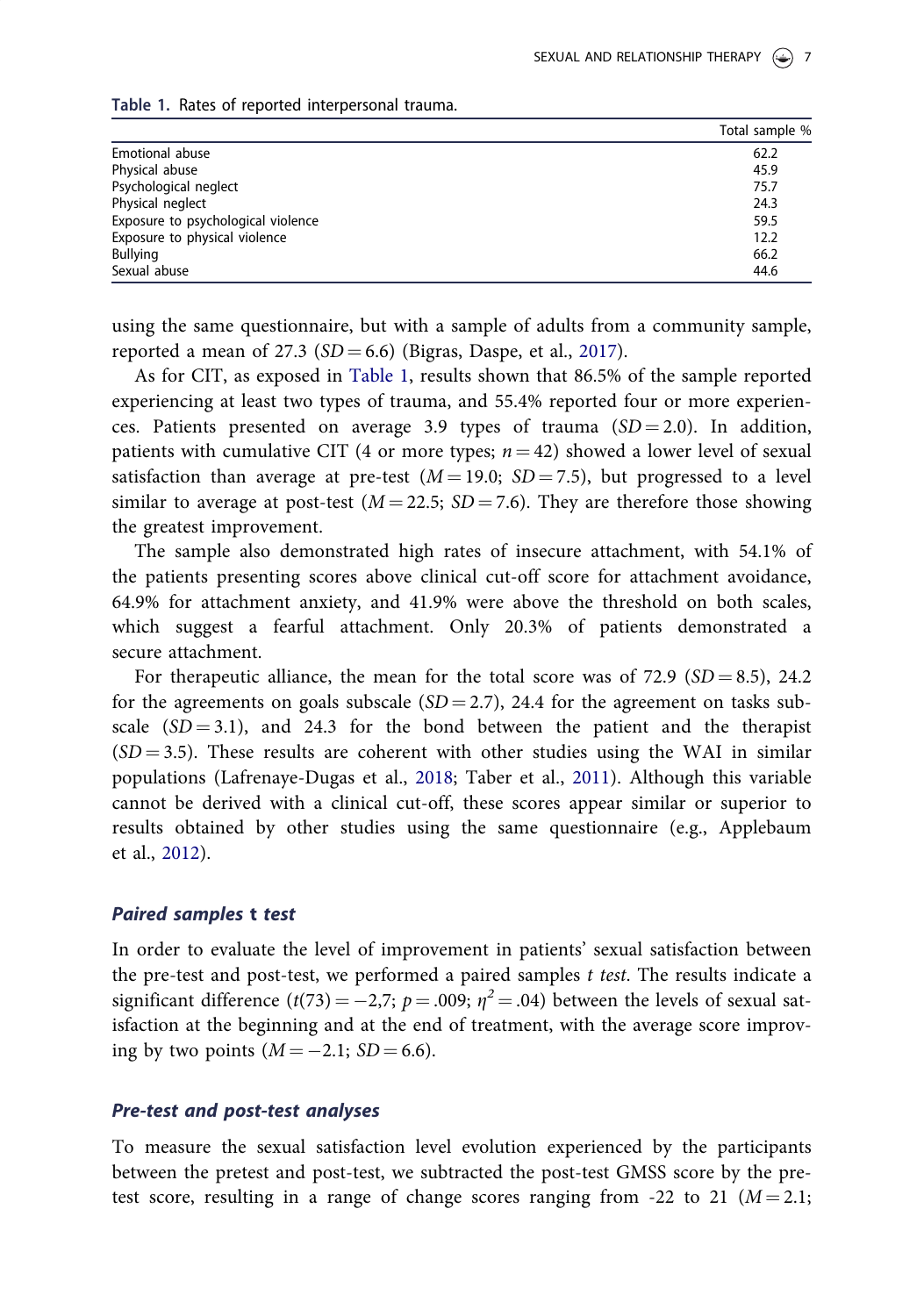#### 8 **A.-J. LAFRENAYE-DUGAS ET AL.**

|                       | Group #1: Below<br>Average <i>M(SD)</i> | Group #2: in the<br>Average <i>M(SD)</i> | Group #3: Above<br>Average <i>M(SD)</i> | F(df)             |     |
|-----------------------|-----------------------------------------|------------------------------------------|-----------------------------------------|-------------------|-----|
| GMSS pre-test         | 24.7 $(5.5)^a$                          | 21.3 $(7.1)^a$                           | 13.8 $(6.8)^{b}$                        | 9.6 $(2.71)$ ***  | .21 |
| GMSS post-test        | 19.1 $(5.9)^a$                          | 23.8 $(7.5)^{b}$                         | 26.0 $(4.7)^{b}$                        | 4.6 $(2.71)^*$    | .11 |
| <b>GMSS</b> evolution | $-5.7$ (4.8) <sup>a</sup>               | 2.5 $(2.4)^{b}$                          | 12.2 $(4.6)^c$                          | 93.2 $(2,71)$ *** | .72 |

Table 2. Groups of sexual satisfaction levels and evolution differentiated through ANOVA and post hoc analyses.

Note: Means on the same row with different superscript letters differ at  $p < .05$ .  $p \leq .05$ ,  $p \leq .01$ ,  $p \leq .001$ .



 $\blacksquare$  Below Average  $\blacksquare$  in the Average  $\blacksquare$  Above Average



*Note:* Means on the same row with different superscript letters differ at  $p < .05$ .

 $SD = 6.6$ ). This score led to dividing the patients into three groups, according to their change score. A mid-range group was first created and comprised patients whose change score ranged between half a rounded standard deviation (i.e., 6.6 being rounded to 7) below and above the mean. This process resulted in a central group situated within the equivalent of the rounded average standard deviation. The other two groups are at the lower and upper poles of the sexual satisfaction change scores (see Table 2 for M and SD). The differences between these three groups in terms of sexual satisfaction levels and evolution are described in Table 2 and Figure 1.

Then, we compared the groups on the correlates variables (i.e., CCT, attachment representations and therapeutic alliance), using ANOVAs and post hoc analyses. However, the ANOVAs revealed non-significant F-tests for the therapeutic alliance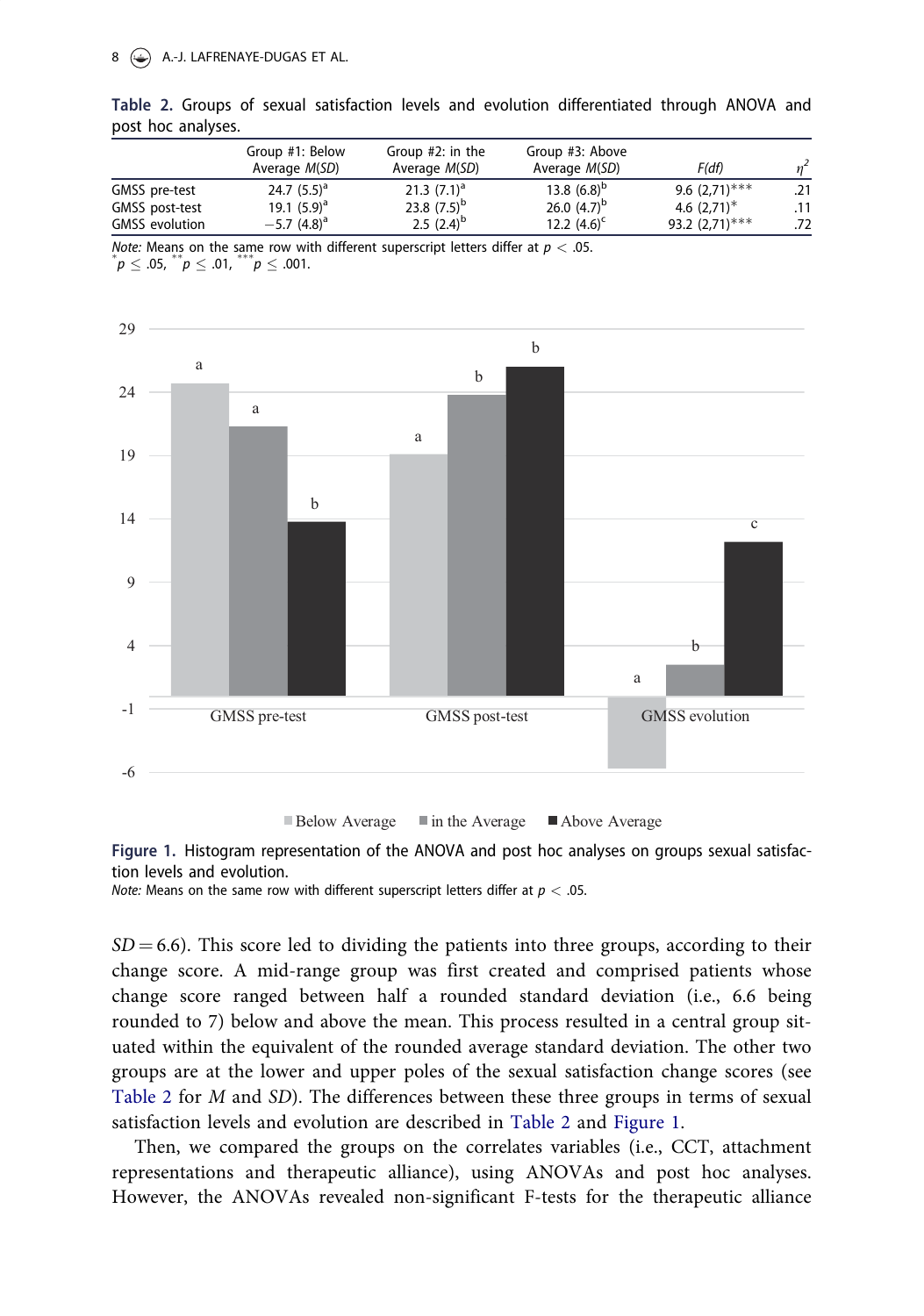|                     | Group #1: below<br>average M(SD) | Group #2: in the<br>average M(SD) | Group #3: above<br>average <i>M(SD)</i> | $n^2$ |
|---------------------|----------------------------------|-----------------------------------|-----------------------------------------|-------|
| CCTQ (dichotomized) | .4 $(.5)^{a}$                    | $(0.5)^{ab}$                      | .75 $(.5)^{b}$                          | .06   |
| ECR: anxiety        | 4.9 $(1.4)^a$                    | 4.1 $(1.9)^{ab}$                  | 3.7 $(1.2)^{b}$                         | .06   |
| ECR: avoidance      | 3.1(1.5)                         | 3.0(1.5)                          | 3.1(1.4)                                | .00   |
| WAI: total          | 71.2 $(7.1)^a$                   | 72.3 $(9.3)^a$                    | 79.1 $(3.1)^b$                          | .09   |
| WAI: goals          | 23.6 $(2.2)^a$                   | 24.0 $(2.9)^{ab}$                 | 26.1 $(2.2)^{b}$                        | .08   |
| WAI: tasks          | 23.9 $(3.1)^a$                   | 24.2 $(3.3)^a$                    | 26.7 $(1.3)^{b}$                        | .08   |
| WAI: bond           | 23.7(3.2)                        | 24.1(3.3)                         | 26.1(1.7)                               | .04   |

Table 3. Groups correlates differentiated through ANOVA and post hoc analyses.

Note: Means on the same row with different superscript letters differ at  $p < .05$ .

bond subscale and the attachment avoidance subscale, as well as marginally significant F-tests for the other correlates. Nonetheless, the results obtained through posthoc analyses are presented in the following section, considering that: 1) our analyses revealed significant post-hoc results; 2) the correlates with a marginally significant Ftests all show effect sizes considered as medium to large (Fritz et al., [2012\)](#page-17-0); 3) LSD post-hoc method shows a good error control for analyzes including three-group (Howell, [2012;](#page-17-0) Levin et al., [1994\)](#page-18-0); and 4) the purpose of this article is to document in an exploratory way the inherent sex therapy patients characteristics likely to influence their improvement. The results are also shown in Table 3 and [Figure 2,](#page-10-0) where it can be observed that the goals and tasks WAI subscales, as well as the total score, are the correlates with the largest effect sizes. They respectively explain 8%, 8%, and 9% of the variance between the three groups.

The first group included 18 patients (24.3% of the sample), all showing a decrease in their level of sexual satisfaction from pre-treatment to post-treatment assessments  $(M = -5.7; SD = 4.8)$ . Their GMSS change scores varied between -22 and -2. They reported an average of 3.4 ( $SD = 1.9$ ) different forms of CIT, and 38.9% of the patients in this subgroup reported at least four forms of CIT. Only 5.9% of patients reported a secure attachment. Similarly, they indicated a high level of attachment insecurities; 88.2% scoring above the cut-off (Brassard et al., [2012](#page-16-0)) on attachment anxiety, 52.9% displayed a score above the cut-off on attachment avoidance, and 47.1% simultaneously exhibited scores above cut-off on both attachment anxiety and avoidance. Patients in this group reported levels of therapeutic alliance below the sample mean for all of the WAI subscales.

The second group contains 59.5% of the sample ( $n = 44$ ) and report an average level of improvement regarding sexual satisfaction, with a change of 2.5 points  $(SD = 2.4)$ from pre-test to post-test. Their GMSS change scores ranged from -1 to 6. They reported an average of 4.0 ( $SD = 2.1$ ) types of CIT, and 59.1% declared experiencing at least four traumas. Regarding their attachment representations, 27.9% reported a secure attachment, which is marginally more than the first group  $(p = .061;$  $F(2,69) = 1.9$ . Regarding the attachment anxiety dimension, 60.5% indicated a score above the cut-off, while 53.4% scored above the cut-off for attachment avoidance,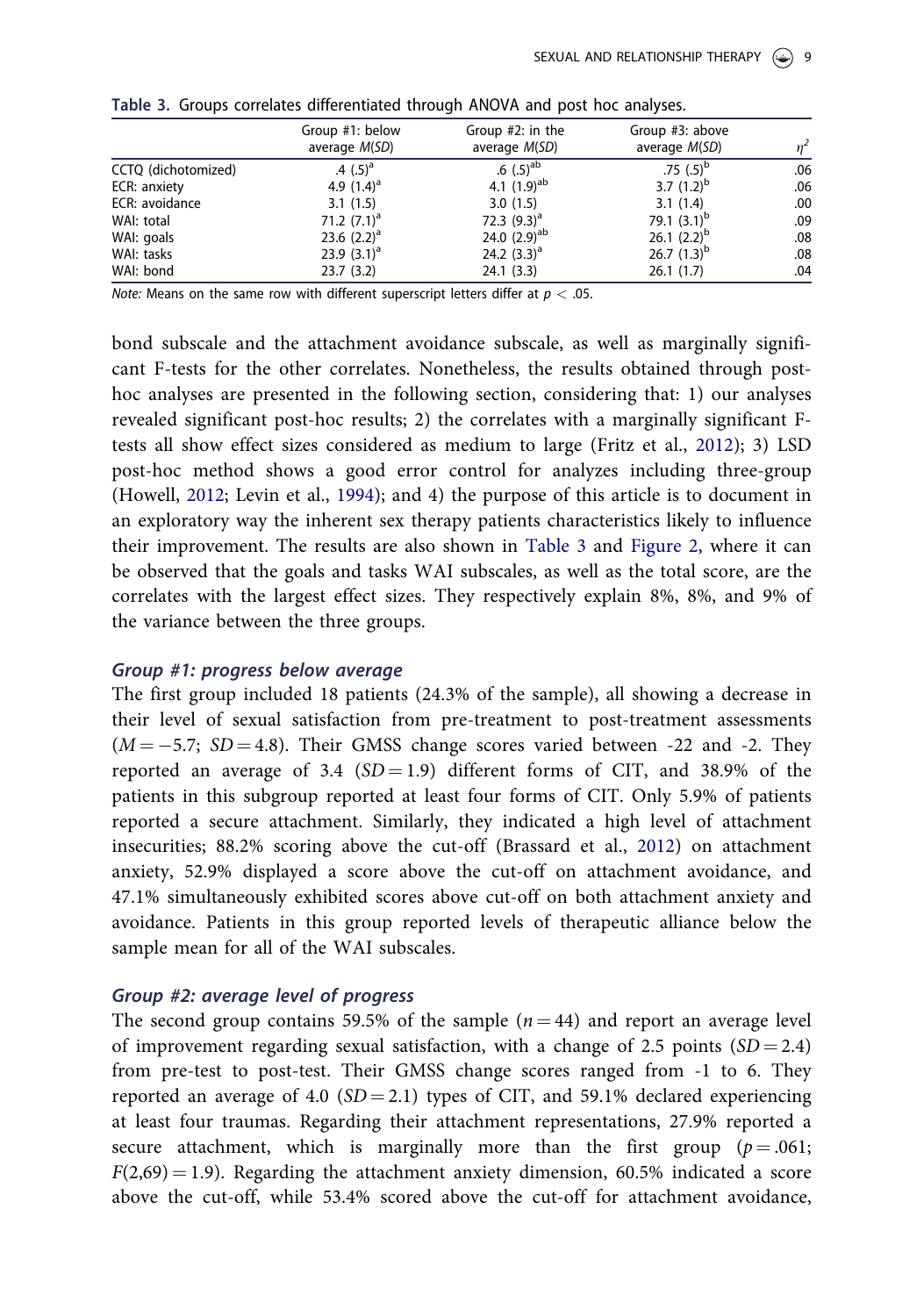<span id="page-10-0"></span>

 $\Box$  Below Average  $\Box$  in the Average  $\Box$  Above Average

Figure 2. Histogram representation of the ANOVA and post hoc analyses on groups correlates. *Note:* Means on the same row with different superscript letters differ at  $p < .05$ .<br><sup>ns</sup>Not significant

Values were standardized and centered to obtain a common scale ranging from 0 to 1

and 41.9% simultaneously showed significant levels of attachment anxiety and avoidance. Their therapeutic alliance level did not significantly differ from the first group.

The last group includes 12 patients (16.2% of the sample) and reported an average increase of 12.2 ( $SD = 4.6$ ) in sexual satisfaction from pre-test to post-test. Their GMSS change scores varied between 7 and 21. They reported the lowest level of sexual satisfaction at the pre-test but the highest at the post-test. These patients reported an average of 4.3 ( $SD = 1.7$ ) different types of CIT, and 75.0% reported at least four CIT. This rate of CIT was significantly higher than the first group, but similar to the second group. Concerning attachment scores, 16.7% of patients presented a secure attachment, which does not significantly differ from the two other groups. Similarly, 58.3% of patients showed a level of attachment anxiety above the cut-off, which is a greater portion compared to the first group, but not to the second group. Moreover, in the third group, 66.7% reported attachment avoidance above the cut-off, and 41.6% simultaneously displayed both attachment anxiety and avoidance, which is statistically similar to the other groups. This group revealed a stronger therapeutic alliance compared to the first and the second group.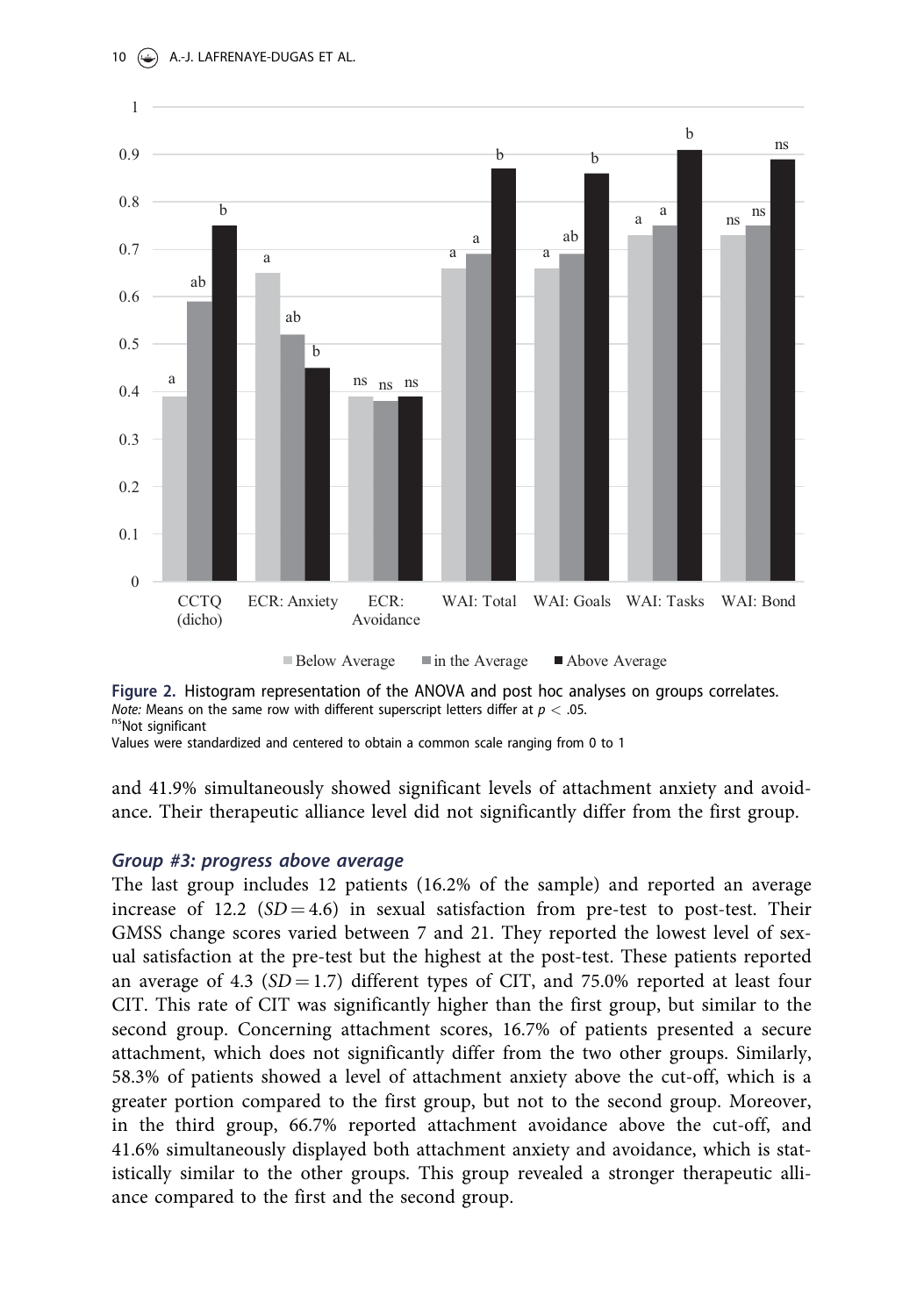#### <span id="page-11-0"></span>**Discussion**

For patients presenting sexual difficulties or low sexual satisfaction, sex therapy is a frequently used and effective treatment option (Jones & McCabe, [2011;](#page-17-0) Soleimani et al., [2015\)](#page-18-0), but several factors can influence its effectiveness. The first objective of this study was to explore how variables of interest (e.g., cumulative CIT, attachment representations and ability to form a therapeutic alliance) might influence how, over the course of therapy, some patients progress more easily than others regarding levels of sexual satisfaction. The hypothesis was that patients presenting less CIT, attachment insecurity and difficulties in forming a therapeutic alliance would show the strongest progress. This hypothesis is partially confirmed. Indeed, after dividing patients in three groups according to their progress level (Below Average; in the Average; and Above Average), results highlighted that those demonstrating the strongest alliance and the least attachment anxiety before treatment showed the greatest progress following therapy. Interestingly, the group above the GMSS change average reported high rates of cumulative CIT. These patients indeed indicated a sexual satisfaction level below the sample average at pre-test, but higher than the average at post-test, leading them to demonstrate the greatest progression.

A second objective of this exploratory study was to document the overall sexual satisfaction evolution of sex therapy patients through the course of treatment. Our hypothesis was that sex therapy would increase the patients' overall level of sexual satisfaction. The results show that between the pre-test and the post-test, on average, patients report an improvement in their level of sexual satisfaction. Therefore, the sex therapy treatment they received appears as an efficient solution to improve their level of sexual satisfaction.

#### Key results and implication for sex therapy research

Despite the recognized use of these strategies in different areas of evaluative research, the use of a change score to divide the sample into distinct groups is innovative in sex therapy research (e.g., Bonate, [2000;](#page-16-0) Case-Smith et al., [2012;](#page-16-0) Dimitrov & Rumrill, [2003;](#page-16-0) Nolte et al., [2007](#page-18-0)). The compelling results obtained with this method are encouraging for researchers wishing to replicate it.

The group located on the average differed little from the two other groups and included including the greater number of patients – a little more than half. Indeed, the two groups showing the highest distinction in correlates were the groups below the average, and above the average, which included respectively less than one-fifth and about one quarter of the patients. For the group below average, compared with the group above the average, patients reported a greater level of anxious attachment, and a lower level of therapeutic alliance. Patients in the below average group significantly demonstrated a lower therapeutic alliance for the total score, and for the dimensions of agreement on goals and tasks. These results appear consistent with previous literature underlying the central role of the therapeutic alliance and of secure attachment with therapy outcomes (Horvath et al., [2011;](#page-17-0) Strauss et al., [2006](#page-18-0)). They also raise the importance of training therapists about these variables and their influence on therapeutic success.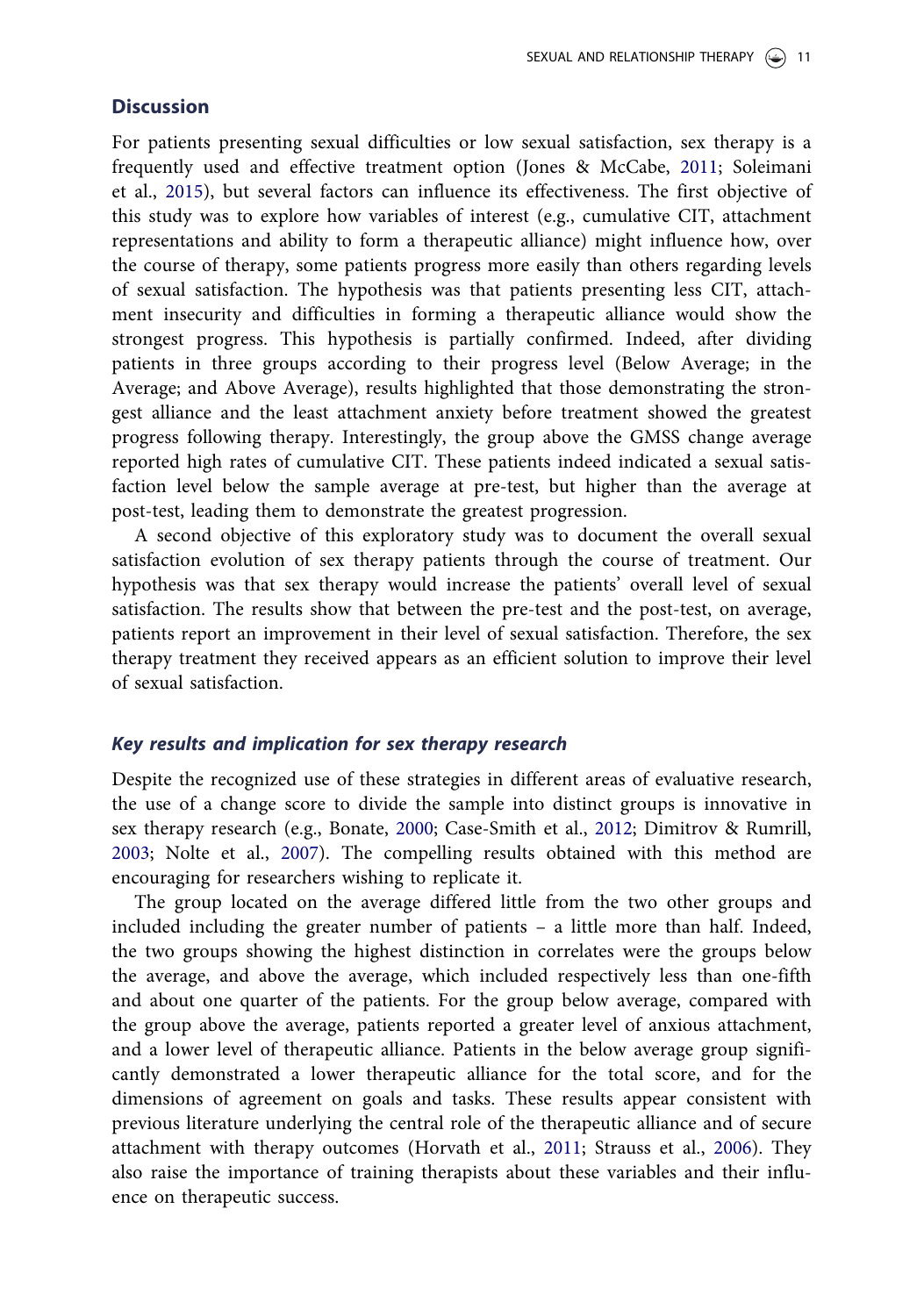<span id="page-12-0"></span>In the above average group, when compared to the below average group, patients reported lower attachment anxiety levels and higher levels of therapeutic alliance. These results are coherent with previous studies highlighting a relation between sexual satisfaction, progress in therapy, attachment representation and therapeutic alliance (Butzer & Campbell, [2008;](#page-16-0) Horvath et al., [2011](#page-17-0); Riggs, [2010](#page-18-0)). However, they also indicated higher cumulative CIT rates. Indeed, although patients reporting more than three different types of CIT showed a lower sexual satisfaction at pre-test, at post-test, they had progressed to a level similar to those indicating three types of CIT or less. While cumulative CIT might be harmful to therapeutic outcomes, the present results raise a lot of hope for the CIT survivors, and are discussed in the next section.

Effect sizes for CIT accumulation, attachment anxiety, and total therapeutic alliance score were found to be medium to wide, suggesting a good influence of these correlates on change throughout therapy. This supports the growing interest in the use of effect sizes, in addition to statistical significance thresholds, in interpreting data in clinical research (e.g., Lakens, [2013\)](#page-17-0).

#### Implications for clinical practice and training

Our findings raise the importance of patients' characteristics in their progress in sex therapy, and the way those characteristics can influence their level of sexual satisfaction. First, although patients experienced an improvement in their sexual satisfaction after therapy, the score they obtained at the end of treatment remained lower than that found in the general population (Bigras, Godbout, et al., [2017](#page-16-0)). This finding underlines the importance for sexual health professionals to assess their patients' sexual satisfaction level, since the majority of them report sexual dissatisfaction (Bigras, Godbout, et al., [2017\)](#page-16-0), and since a low level of sexual satisfaction is related with low sexual health, psychological well-being, and couple satisfaction (Butzer & Campbell, [2008;](#page-16-0) Davison et al., [2009](#page-16-0); Higgins et al., [2011\)](#page-17-0).

Second, therapeutic alliance, formed in the early stages of treatment, has repeatedly been documented as a key component for therapeutic success in diverse clinical settings, but its role in improving sexual satisfaction through sex therapy had not yet been empirically evaluated (Bennett et al., [2011](#page-15-0); Ferreira et al., [2013](#page-16-0); Horvath et al., [2011](#page-17-0); Sharf et al., [2010\)](#page-18-0). The results of the present study indicate that patients with the greatest ability to quickly build a therapeutic alliance with their therapist were also those whose sexual satisfaction change scores were higher at the end of treatment. The difference in therapeutic alliance measure total score was found significant, as well as differences for the subscales of the agreement on tasks and goals. These results are clinically compelling, since they offer sex therapists a clear and direct way to measure their patients' commitment to therapy (e.g., do patients engage in their goals? their tasks and homeworks?). Thus, to optimize treatment, clinicians would benefit from assessing during the first weeks of therapy the therapeutic alliance level in patients with low sexual satisfaction. In this way, as suggested by authors working on therapeutic alliance (Ackerman & Hilsenroth, [2003](#page-15-0); Bertakis & Azari, [2011\)](#page-15-0), therapists may tailor interventions to improve the level of alliance, and potentially, the evolution in therapy.

Third, the results underlined a high prevalence of insecure attachment among sex therapy patients. The group with the highest secure attachment rate was the one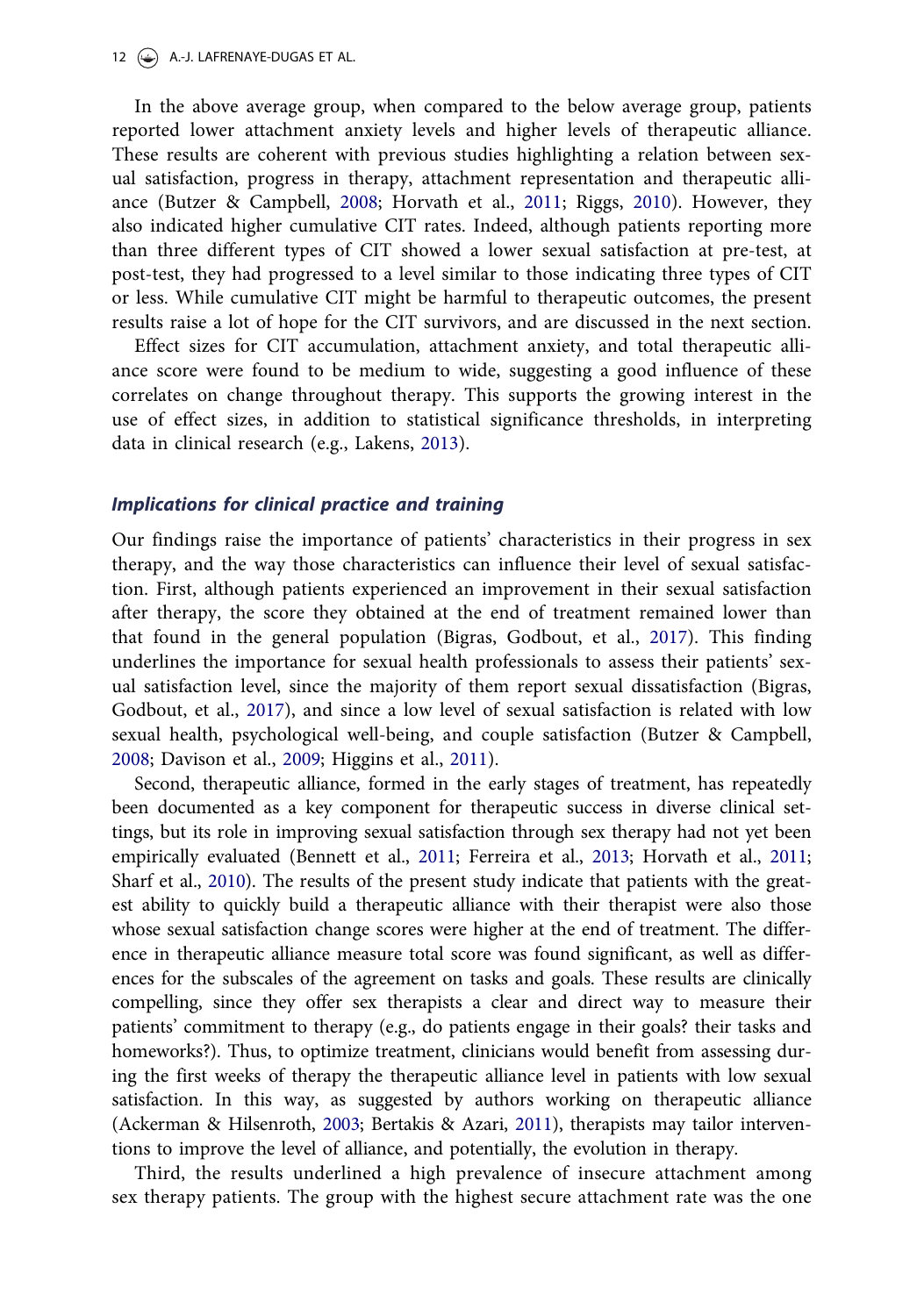<span id="page-13-0"></span>with the average progress, with slightly more than a quarter reporting a secure attachment. Nevertheless, this rate remains lower than what is found in the general population where almost half of people present a secure attachment (Pistole, Roberts, & Chapman, [2010\)](#page-18-0). Another element revealed by this study is that patients that displayed the least progress also showed the highest attachment anxiety, and that patients with the greatest progress are those with the least anxiety. This is consistent with the results obtained by Levy, Ellison, Scott, and Bernecker ([2011\)](#page-18-0), stipulating that patients with higher attachment anxiety showed poorer psychotherapy outcomes, while attachment avoidance was not significantly associated to outcomes. These results also emphasize the fundamental role of self-esteem and positive perception of self for sexual fulfillment and satisfaction (Brassard, Dupuy, Bergeron, & Shaver, [2015\)](#page-16-0), whereas people with anxious attachment tend to lack sensation of self-worth (Godbout, Bigras, et al., [2017](#page-15-0);; Mikulincer & Goodman, [2006](#page-18-0)). Similarly, to explain the worsening of some patients throughout treatment, it should be kept in mind that individuals with attachment anxiety are very sensitive to rejection and abandonment, and that the end of a therapeutic journey could be experienced as a form of abandonment (Marmarosh & Tasca, [2013\)](#page-18-0). Thus, it has been pointed out that these patients tend to worsen when the end of the therapy is approaching (Zilberstein, [2008\)](#page-18-0). In terms of avoidant attachment, further studies are needed to explain its weak influence on progression in sex therapy. For example, recent studies revealed that avoidance significantly influences sex therapy adherence only in interaction with CIT (e.g., Lafrenaye-Dugas et al., [2018](#page-17-0)). To sum up, especially with anxious patients, targeting attachment patterns in both the early and late phases of intervention may be crucial.

Finally, with more than half of the sample reporting four or more types of CIT, patients showed a higher level of traumas compared to the general population (Berthelot et al., [2014](#page-15-0); Bigras, Daspe, et al., [2017\)](#page-15-0), but also to other clinical populations (Brodsky et al., [2001](#page-16-0)). The data also indicated that patients reporting more CIT are also those who displayed the greatest increase in their sexual satisfaction, starting treatment with a level distinctly below the sample average, but finishing treatment with an average level. These results are very encouraging for trauma survivors and their therapists, and highlight the interpersonal nature of the wounds caused by CIT, which tends to alter victims' ability to perceive their environment and people as trustworthy (Cloitre, Cohen, & Scarvalone, [2002](#page-16-0)). Consequently, their healing might be promoted through a therapeutic relationship. For example, through therapy, patients may learn how to feel safe and secure in an interpersonal relationship (Geller & Porges, [2014\)](#page-17-0), which supports the importance for therapists to assess and invest the quality of their relationship with victimized patients. In sum, all these data also raise the importance to be sensitized and extensively trained about CIT, adult attachment representations, and therapeutic alliance for all clinicians working with patients with sexual difficulties.

#### Research limitations and avenues for future studies

Notwithstanding its innovative nature and the fact that this study in among the first to explore the effect of CIT, attachment and therapeutic alliance on the improvement of sexual satisfaction through sex therapy, its conclusions should be moderated in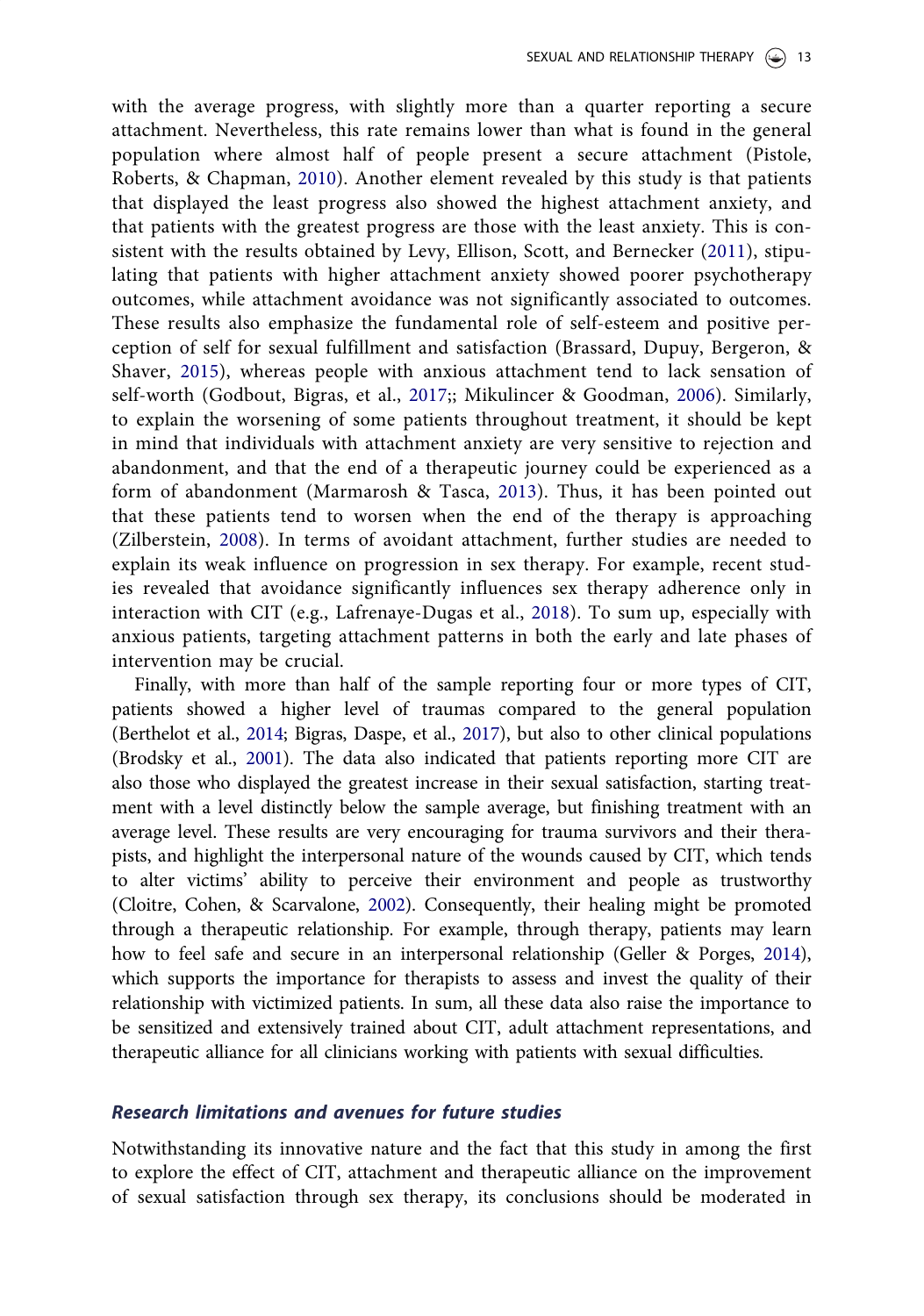<span id="page-14-0"></span>consideration of its limitations. First, self-report questionnaires can be subject to a recall bias. Second, despite strong effect sizes, correlates ANOVAs' F-tests were marginally significant due to the small sample size reducing the statistical power. Thus, it should be noted that this study is exploratory, and that results need to be replicated within a larger clinical sample. Finally, one of our hypotheses turned out to be unfounded, as CIT increased sexual satisfaction evolution rather than lower it, as we first projected. Indeed, results underlined that survivors started their treatment with a lower than average level of sexual satisfaction, and finished it with an average level. While this result is very encouraging for patients who experienced CIT and their therapists, it should be considered that the clinicians who treated the participants in our sample were all interns, and were studying in a university department that is very sensitive to trauma and its long-term impact on sexuality.

Nevertheless, these results open the door to further research. Indeed, future studies would benefit from exploring the evolution of the patients' sexual function, in association with their level of sexual satisfaction. Also, more research is needed to further document the links between sexual satisfaction and relational variables such as attachment, therapeutic alliance and interpersonal trauma in different clinical settings (e.g., couple therapy). Likewise, it appears relevant to examine associations between these relational variables and sexual and couple functioning. It would also be interesting to explore the evolution of symptoms documented through other studies as being strongly associated with low sexual satisfaction (e.g., depressive, dissociative, and anxious symptoms) (Bigras, Godbout, et al., [2017](#page-16-0);; Bolduc, Bigras, Daspe, Hebert, & Godbout, [2018;](#page-16-0) Deziel, Godbout, & Hebert, [2018](#page-16-0)).

### Conclusion

This study highlighted the presence of different levels of sexual satisfaction progression in patients consulting in sex therapy. Some patients tended to progress while others showed a lower sexual satisfaction at the end of treatment. The role of cumulative CIT, adult attachment and therapeutic alliance on this progression have also been documented. Thus, patients demonstrating the greatest improvement also reported the most secure attachment, the strongest therapeutic alliance, but also the highest rates of CIT. Indeed, survivors' pre-test sexual satisfaction levels are knowingly lower than average but are average for the post-test. This raises the particularly beneficial role of sex therapy among CIT survivors. In short, through a strong therapeutic relationship and security of attachment, the improvement in sexual satisfaction and traumatic repercussions seem optimized.

### Acknowledgment

The authors would like to thank the sexology interns, their internship settings, and the patients who participated in the study. Our thanks are extended to the research team, collaborating researchers, coordinators, and all research assistants involved.

#### Disclosure statement

No potential conflict of interest was reported by the author(s).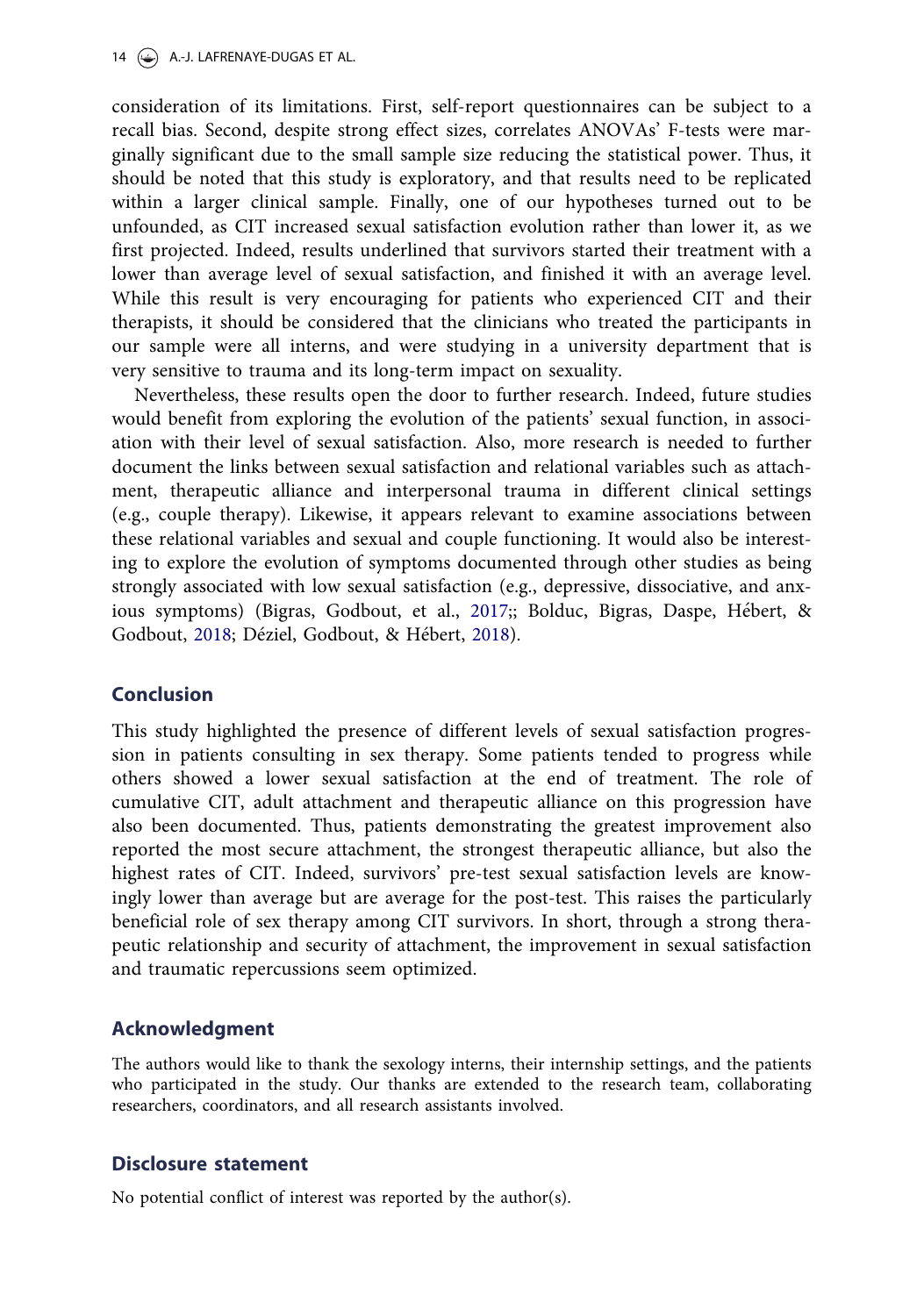### <span id="page-15-0"></span>Funding

This study was partially funded through grants from the Quebec Research Fund – Health [Fonds de Recherche du Quebec – Sante].

#### Notes on contributors

Anne-Julie Lafrenaye-Dugas, Ph.D., is a sex therapist and completed a Bachelor's degree in Sexology, and a Master's degree in Clinical Sexology. She is currently a PhD candidate in Sexology at the Université du Québec à Montréal-UQAM. Her thesis examines the impact of childhood interpersonal trauma, therapeutic alliance and access to resources on sex therapy consultations.

Martine Hebert (PhD in psychology) is the Tier I Canada Research Chair in Interpersonal Traumas and Resilience. She is director of the Sexual Violence and Health Research Team-EVISSA, and full professor at the department of sexology, UQAM. Her research projects focus on the diversity of profiles in survivors of interpersonal traumas and the evaluation of intervention and prevention programs.

Natacha Godbout, PhD, is professor at the Department of Sexology, UQAM, Canada, and director of TRACE-the TRAuma and CouplE research and intervention unit. She is researcher at CRIPCAS-the Interdisciplinary Research Centre on Intimate Relationship Problems and Sexual Abuse, member of EVISSA-the Sexual Violence and Health Research Team (EVISSA), SCOUP a research team on Trauma, Sexuality and Couple, and GRIPA-the Research and Intervention Team on Mindfulness. Her research and clinical work center on the impacts of child interpersonal trauma on adult psycho-relational functioning. One of the main functions of her research is to develop comprehensive models to understand interpersonal trauma, treat its effects and prevent its recurrence.

#### **References**

- Ackerman, S. J., & Hilsenroth, M. J. [\(2003](#page-12-0)). A review of therapist characteristics and techniques positively impacting the therapeutic alliance. Clinical Psychology Review, 23(1), 1–33. doi[:10.1016/S0272-7358\(02\)00146-0](https://doi.org/10.1016/S0272-7358(02)00146-0)
- Applebaum, A. J., DuHamel, K. N., Winkel, G., Rini, C., Greene, P. B., Mosher, C. E., & Redd, W. H. [\(2012](#page-7-0)). Therapeutic alliance in telephone-administered cognitive–behavioral therapy for hematopoietic stem cell transplant survivors. Journal of Consulting and Clinical Psychology, 80(5), 811–816. doi[:10.1037/a0027956](https://doi.org/10.1037/a0027956)
- Baillargeon, P., Pinsof, W. M., & Leduc, A. ([2005\)](#page-3-0). Modele systemique de l'alliance therapeutique. European Review of Applied Psychology, 55(3), 137–143. doi[:10.1016/j.erap.2004.09.001](https://doi.org/10.1016/j.erap.2004.09.001)
- Bennett, J. K., Fuertes, J. N., Keitel, M., & Phillips, R. [\(2011\)](#page-3-0). The role of patient attachment and working alliance on patient adherence, satisfaction, and health-related quality of life in lupus treatment. Patient Education and Counseling, 85(1), 53–59. doi:[10.1016/j.pec.2010.08.005](https://doi.org/10.1016/j.pec.2010.08.005)
- Bertakis, K. D., & Azari, R. ([2011](#page-12-0)). Patient-centered care is associated with decreased health care utilization. The Journal of the American Board of Family Medicine, 24(3), 229–239. doi[:10.3122/jabfm.2011.03.100170](https://doi.org/10.3122/jabfm.2011.03.100170)
- Berthelot, N., Hebert, M., Godbout, N., Goulet, M., Bergeron, S., & Et Boucher, S. ([2014\)](#page-2-0). Childhood maltreatment increases the risk of intimate partner violence via PTSD and anger personality traits in individuals consulting for sexual problems. Journal of Aggression, Maltreatment & Trauma, 23(9), 982–998. doi:[10.1080/10926771.2014.960631](https://doi.org/10.1080/10926771.2014.960631)
- Bigras, N., Daspe, M. E., Godbout, N., Briere, J., & Sabourin, S. [\(2017\)](#page-2-0). Cumulative childhood trauma and adult sexual satisfaction: Mediation by affect dysregulation and sexual anxiety in men and women. Journal of Sex & Marital Therapy,  $43(4)$ ,  $377-396$ . doi[:10.1080/0092623X.](https://doi.org/10.1080/0092623X.2016.1176609) [2016.1176609](https://doi.org/10.1080/0092623X.2016.1176609)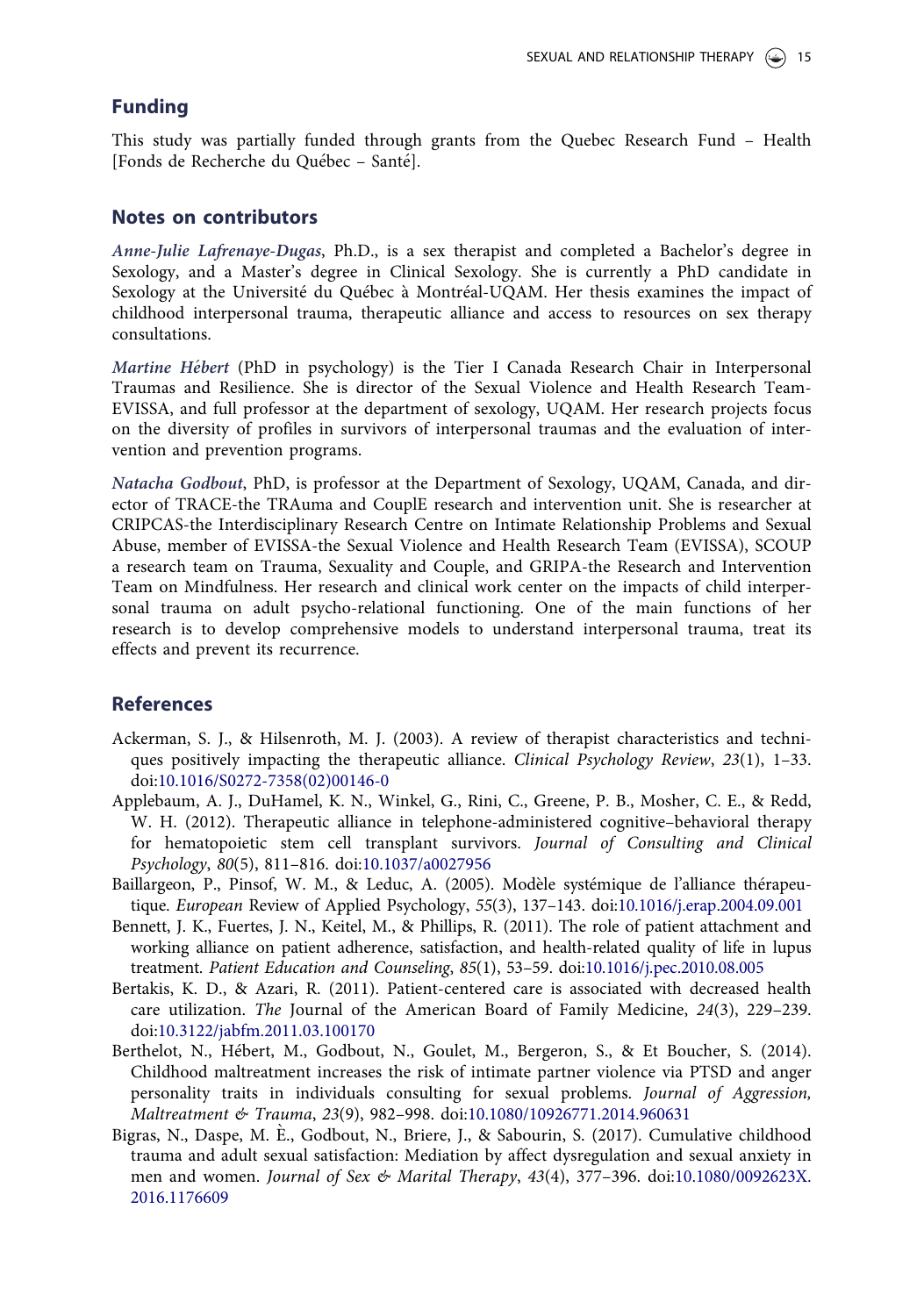- <span id="page-16-0"></span>Bigras, N., Godbout, N., Hebert, M., & Sabourin, S. [\(2017](#page-2-0)). Cumulative adverse childhood experiences and sexual satisfaction in sex therapy patients: What role for symptom complexity? The Journal of Sexual Medicine, 14(3), 444–454. doi[:10.1016/j.jsxm.2017.01.013](https://doi.org/10.1016/j.jsxm.2017.01.013)
- Bolduc, R., Bigras, N., Daspe, M. È., Hébert, M., & Godbout, N. ([2018\)](#page-14-0). Childhood cumulative trauma and depressive symptoms in adulthood: The role of mindfulness and dissociation. Mindfulness, 9(5), 1594–1603. doi[:10.1007/s12671-018-0906-3](https://doi.org/10.1007/s12671-018-0906-3)
- Bonate, P. L. ([2000](#page-6-0)). Analysis of pretest-posttest designs. Boca Raton, FL: Chapman and Hall/ CRC.
- Bordin, E. S. ([1979](#page-3-0)). The generalizability of the psychoanalytic concept of the working alliance. Psychotherapy: Theory, Research & Practice, 16(3), 252–260. doi:[10.1037/h0085885](https://doi.org/10.1037/h0085885)
- Brassard, A., Dupuy, E., Bergeron, S., & Shaver, P. R. [\(2015](#page-13-0)). Attachment insecurities and women's sexual function and satisfaction: The mediating roles of sexual self-esteem, sexual anxiety, and sexual assertiveness. The Journal of Sex Research, 52(1), 110–119. doi:[10.1080/](https://doi.org/10.1080/00224499.2013.838744) [00224499.2013.838744](https://doi.org/10.1080/00224499.2013.838744)
- Brassard, A., Peloquin, K., Lussier, Y., Sabourin, S., Lafontaine, M. F., & Shaver, P. R. ([2012\)](#page-5-0). Romantic attachment in the clinical and general population: Norms and cut-off scores for the ECR. Chicago, IL: International Association for Relationship Research.
- Brennan, K. A., Clark, C. L., & Shaver, P. R. [\(1998](#page-5-0)). Self-report measurement of adult attachment: An integrative overview. In J. A. Simpson & W. S. Rholes (Eds.), Attachment theory and close relationships (pp. 46–76). New York: Guilford.
- Brodsky, B. S., Oquendo, M., Ellis, S. P., Haas, G. L., Malone, K. M., & Mann, J. J. ([2001\)](#page-13-0). The relationship of childhood abuse to impulsivity and suicidal behavior in adults with major depression. American Journal of Psychiatry, 158(11), 1871-1877. doi[:10.1176/appi.ajp.158.11.](https://doi.org/10.1176/appi.ajp.158.11.1871) [1871](https://doi.org/10.1176/appi.ajp.158.11.1871)
- Butzer, B., & Campbell, L. [\(2008](#page-2-0)). Adult attachment, sexual satisfaction, and relationship satis-faction: A study of married couples. Personal Relationships, 15(1), 141-154. doi[:10.1111/j.](https://doi.org/10.1111/j.1475-6811.2007.00189.x) [1475-6811.2007.00189.x](https://doi.org/10.1111/j.1475-6811.2007.00189.x)
- Case-Smith, J., Holland, T., Lane, A., & White, S. ([2012\)](#page-6-0). Effect of a coteaching handwriting program for first graders: One-group pretest–posttest design. American Journal of Occupational Therapy, 66(4), 396–405. doi:[10.5014/ajot.2012.004333](https://doi.org/10.5014/ajot.2012.004333)
- Cloitre, M., Cohen, L. R., & Scarvalone, P. ([2002\)](#page-13-0). Understanding revictimization among childhood sexual abuse survivors: An interpersonal schema approach. Journal of Cognitive Psychotherapy, 16(1), 91–111. doi[:10.1891/jcop.16.1.91.63698](https://doi.org/10.1891/jcop.16.1.91.63698)
- Davison, S. L., Bell, R. J., LaChina, M., Holden, S. L., & Davis, S. R. ([2009\)](#page-2-0). The relationship between self-reported sexual satisfaction and general well-being in women. The Journal of Sexual Medicine, 6(10), 2690–2697. doi:[10.1111/j.1743-6109.2009.01406.x](https://doi.org/10.1111/j.1743-6109.2009.01406.x)
- Déziel, J., Godbout, N., & Hébert, M. [\(2018](#page-14-0)). Anxiety, dispositional mindfulness, and sexual desire in men consulting in clinical sexology: A mediational model. Journal of Sex & Marital Therapy, 44(5), 513–520. doi[:10.1080/0092623X.2017.1405308](https://doi.org/10.1080/0092623X.2017.1405308)
- Diener, M. J., & Monroe, J. M. [\(2011\)](#page-3-0). The relationship between adult attachment style and therapeutic alliance in individual psychotherapy: A meta-analytic review. Psychotherapy, 48(3), 237–248. doi:[10.1037/a0022425](https://doi.org/10.1037/a0022425)
- Dimitrov, D. M., & Rumrill, P. D. Jr. ([2003\)](#page-6-0). Pretest-posttest designs and measurement of change. Work: Journal of Prevention, Assessment & Rehabilitation,  $20(2)$ , 159-165.
- Dugal, C., Godbout, N., Belanger, C., Hebert, M., & Goulet, M. [\(2018](#page-5-0)). Cumulative childhood maltreatment and subsequent psychological violence in intimate relationships: The role of emotion dysregulation. Partner Abuse, 9(1), 18–40. doi:[10.1891/1946-6560.9.1.18](https://doi.org/10.1891/1946-6560.9.1.18)
- Ferreira, P. H., Ferreira, M. L., Maher, C. G., Refshauge, K. M., Latimer, J., & Adams, R. D. [\(2013](#page-3-0)). The therapeutic alliance between clinicians and patients predicts outcome in chronic low back pain. Physical Therapy, 93(4), 470–478. doi[:10.2522/ptj.20120137](https://doi.org/10.2522/ptj.20120137)
- Finkelhor, D., Ormrod, R. K., & Turner, H. A. [\(2007\)](#page-5-0). Poly-victimization: A neglected component in child victimization. Child Abuse & Neglect, 31(1), 7-26. doi[:10.1016/j.chiabu.2006.06.008](https://doi.org/10.1016/j.chiabu.2006.06.008)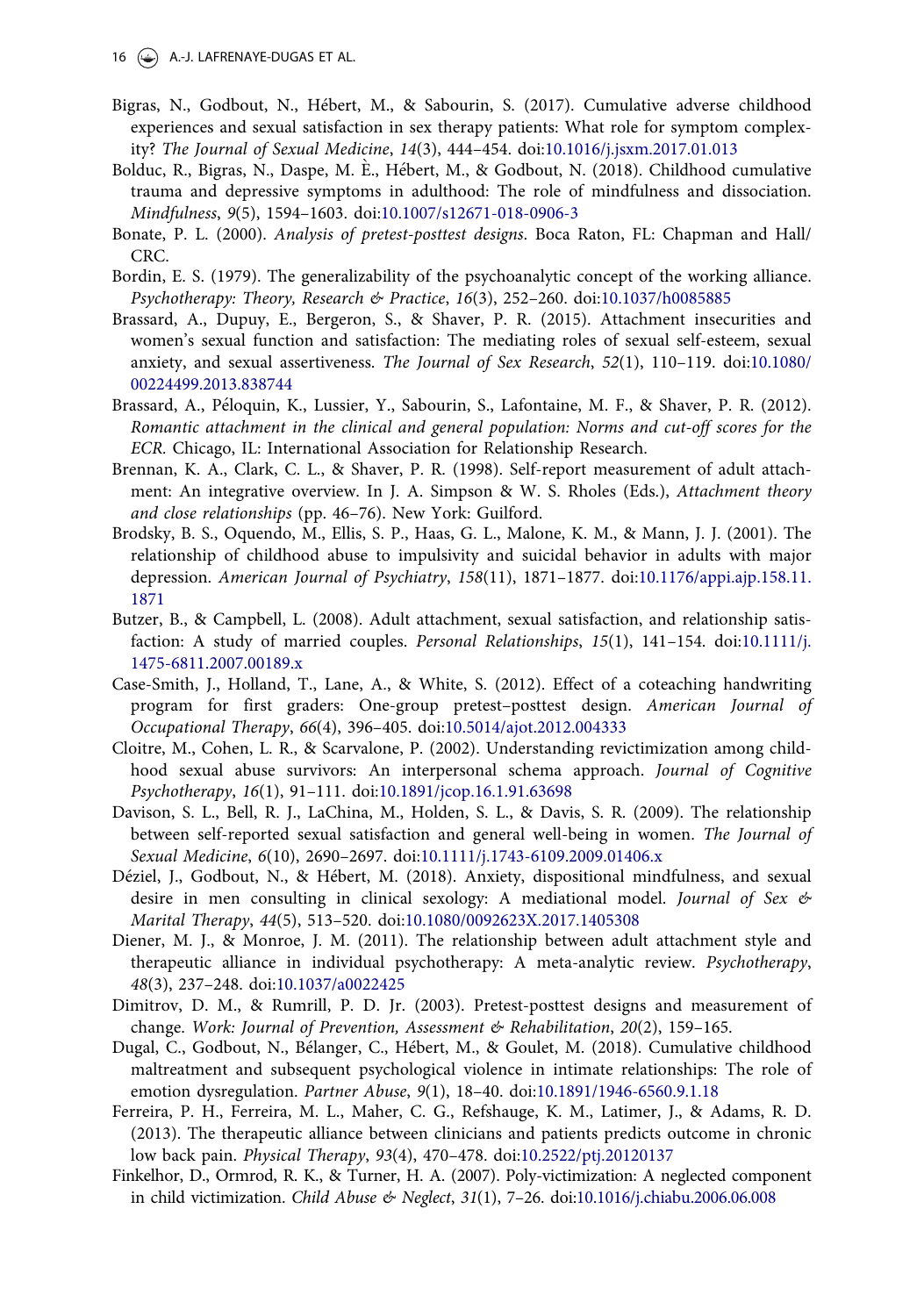- <span id="page-17-0"></span>Fritz, C. O., Morris, P. E., & Richler, J. J. [\(2012](#page-6-0)). Effect size estimates: current use, calculations, and interpretation. Journal of Experimental Psychology: General, 141(1), 2–18. doi:[10.1037/](https://doi.org/10.1037/a0024338) [a0024338](https://doi.org/10.1037/a0024338)
- Geller, S. M., & Porges, S. W. [\(2014\)](#page-13-0). Therapeutic presence: Neurophysiological mechanisms mediating feeling safe in therapeutic relationships. Journal of Psychotherapy Integration, 24(3), 178–192. doi:[10.1037/a0037511](https://doi.org/10.1037/a0037511)
- Godbout, N., Bigras, N., & Sabourin, S. ([2017](#page-2-0)). Childhood cumulative trauma questionnaire (CCTQ). Unpublished document.
- Godbout, N., Daspe, M. E., Lussier, Y., Sabourin, S., Dutton, D., & Hébert, M. (2017). Early exposure to violence, relationship violence, and relationship satisfaction in adolescents and emerging adults: The role of romantic attachment. Psychological Trauma: Theory, Research, Practice, and Policy, 9(2), 127–137. doi:[10.1037/tra0000136](https://doi.org/10.1037/tra0000136)
- Godbout, N., Daspe, M.-E., Runtz, M., Cyr, G., & Briere, J. ([2019\)](#page-2-0). Childhood maltreatment, attachment, and borderline personality-related symptoms: Gender-specific structural equation models. Psychological Trauma: Theory, Research, Practice, and Policy, 11(1), 90–98. doi: [10.1037/tra0000403](https://doi.org/10.1037/tra0000403)
- Griffin, D. W., & Bartholomew, K. ([1994\)](#page-3-0). Models of the self and other: Fundamental dimensions underlying measures of adult attachment. Journal of Personality and Social Psychology, 67(3), 430–445. doi:[10.1037/0022-3514.67.3.430](https://doi.org/10.1037/0022-3514.67.3.430)
- Harkness, K. L., Bagby, R. M., & Kennedy, S. H. [\(2012\)](#page-2-0). Childhood maltreatment and differential treatment response and recurrence in adult major depressive disorder. Journal of Consulting and Clinical Psychology, 80(3), 342–353. doi:[10.1037/a0027665](https://doi.org/10.1037/a0027665)
- Hazan, C., & Shaver, P. [\(1987\)](#page-5-0). Romantic love conceptualized as an attachment process. Journal of Personality and Social Psychology, 52(3), 511–524. doi[:10.1037/0022-3514.52.3.511](https://doi.org/10.1037/0022-3514.52.3.511)
- Hietanen, O. M., & Punamäki, R.-L. [\(2006\)](#page-3-0). Attachment and early working alliance in adult psychiatric inpatients. Journal of Mental Health, 15(4), 423–435. doi[:10.1080/09638230600808053](https://doi.org/10.1080/09638230600808053)
- Higgins, J. A., Mullinax, M., Trussell, J., Davidson, J. K., Sr,., & Moore, N. B. [\(2011](#page-2-0)). Sexual satisfaction and sexual health among university students in the United States. American Journal of Public Health, 101(9), 1643–1654. doi[:10.2105/AJPH.2011.300154](https://doi.org/10.2105/AJPH.2011.300154)
- Hodges, M., Godbout, N., Briere, J., Lanktree, C., Gilbert, A., et Kletzka, N. T. ([2013\)](#page-2-0). Cumulative trauma and symptom complexity in children: A path analysis. Child Abuse & Neglect, 37(11), 891–898. doi:[10.1016/j.chiabu.2013.04.001](https://doi.org/10.1016/j.chiabu.2013.04.001)
- Holowaty, K. A. M., & Paivio, S. C. [\(2012\)](#page-3-0). Characteristics of client-identified helpful events in emotion-focused therapy for child abuse trauma. Psychotherapy Research, 22(1), 56–66. doi: [10.1080/10503307.2011.622727](https://doi.org/10.1080/10503307.2011.622727)
- Horvath, A. O., Del Re, A. C., Flückiger, C., & Symonds, D. ([2011\)](#page-3-0). Alliance in individual psychotherapy. Psychotherapy, 48(1), 9–16. doi:[10.1037/a0022186](https://doi.org/10.1037/a0022186)
- Howell, D. [\(2012](#page-6-0)). Statistical methods for psychology (8th ed.). Stamford, CT: Cengage Learning.
- Jones, L. M., & McCabe, M. P. [\(2011](#page-2-0)). The effectiveness of an internet-based psychological treatment program for female sexual dysfunction. The Journal of Sexual Medicine, 8(10), 2781–2792. doi[:10.1111/j.1743-6109.2011.02381.x](https://doi.org/10.1111/j.1743-6109.2011.02381.x)
- Lafontaine, M. F., Brassard, A., Lussier, Y., Valois, P., Shaver, P. R., & Johnson, S. M. [\(2016](#page-5-0)). Selecting the best items for a short-form of the experiences in close relationships questionnaire. European Journal of Psychological Assessment, 32(2), 140–154. doi:[10.1027/1015-5759/a000243](https://doi.org/10.1027/1015-5759/a000243)
- Lafrenaye-Dugas, A. J., Godbout, N., & Hebert, M. [\(2018\)](#page-2-0). Cumulative childhood trauma and therapeutic alliance: The moderator role of attachment in adult patients consulting in sex therapy. Journal of Sex & Marital Therapy, 44(7), 667–678. doi:[10.1080/0092623X.2018.1447057](https://doi.org/10.1080/0092623X.2018.1447057)
- Lakens, D. ([2013\)](#page-6-0). Calculating and reporting effect sizes to facilitate cumulative science: A practical primer for t-tests and ANOVAs. Frontiers in Psychology, 4(863), 1–12. doi:[10.3389/](https://doi.org/10.3389/fpsyg.2013.00863) [fpsyg.2013.00863](https://doi.org/10.3389/fpsyg.2013.00863)
- Lawrance, K. A., & Byers, E. S. [\(1995](#page-2-0)). Sexual satisfaction in long-term heterosexual relationships: The interpersonal exchange model of sexual satisfaction. Personal Relationships, 2(4), 267–285. doi[:10.1111/j.1475-6811.1995.tb00092.x](https://doi.org/10.1111/j.1475-6811.1995.tb00092.x)